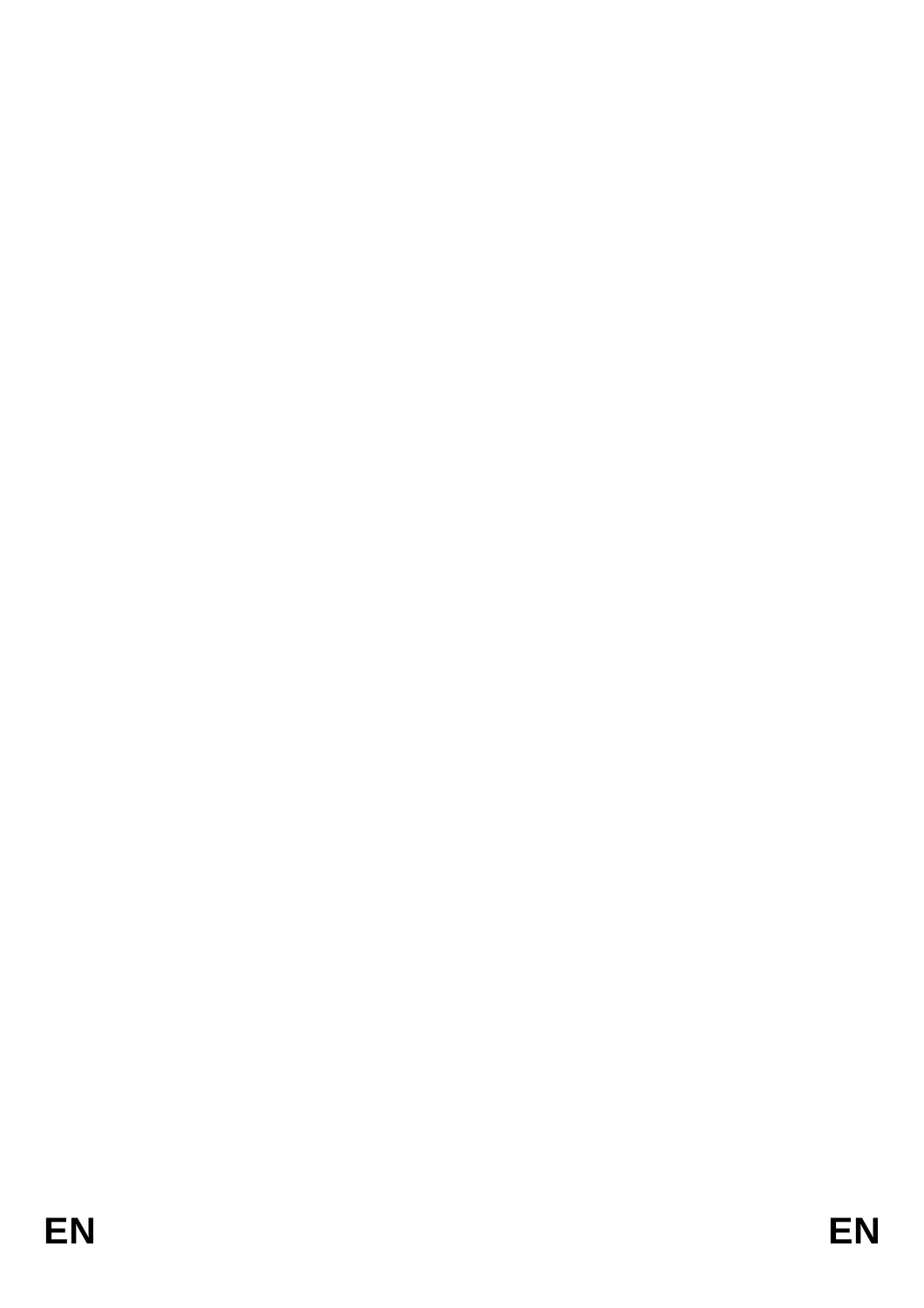

Brussels, 04.04.2011 SEC(2011) 453 final

# **COMMISSION STAFF WORKING DOCUMENT**

**Mid-term progress report on the implementation of the NAIADES Action Programme for the promotion of inland waterway transport**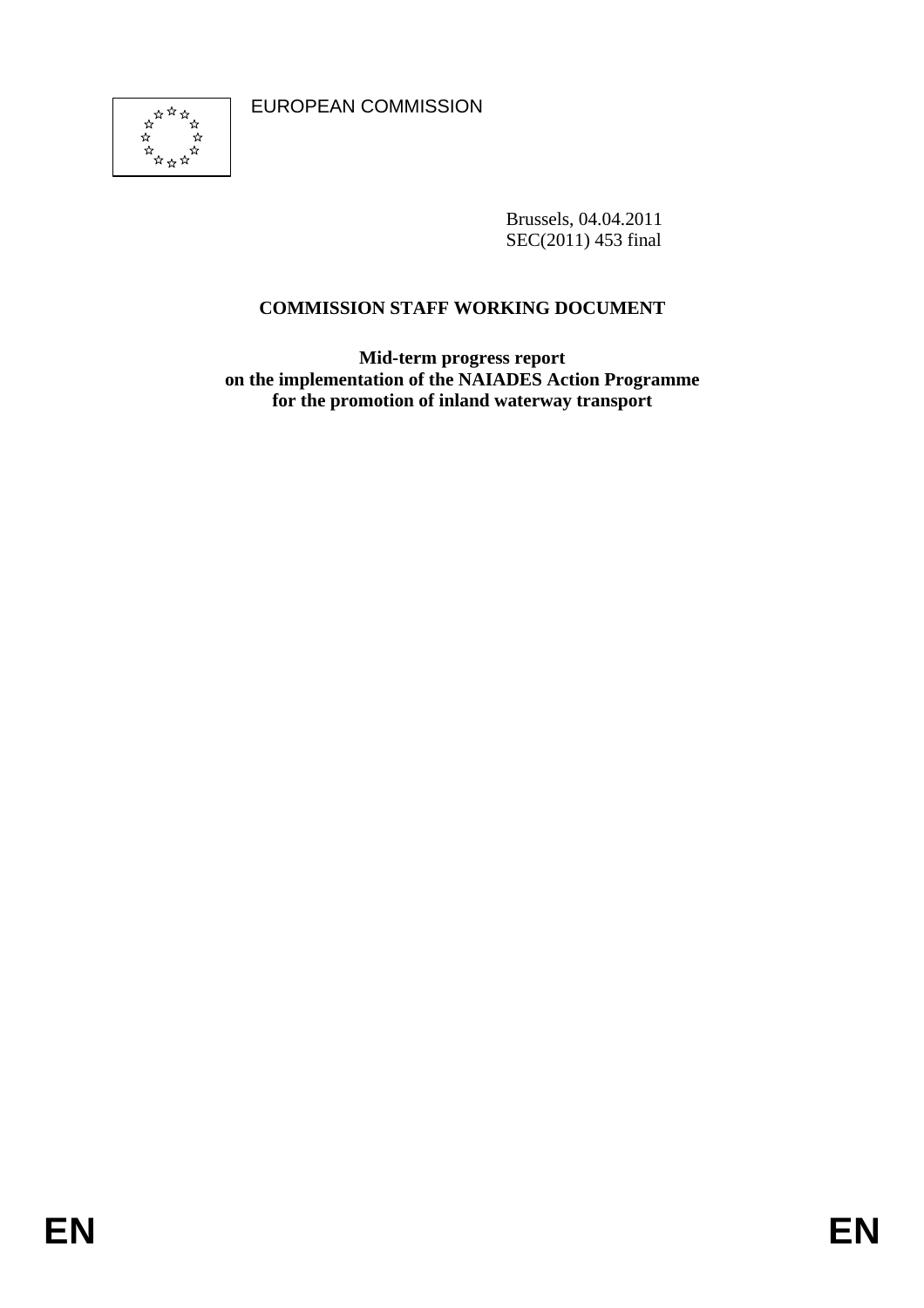# **TABLE OF CONTENTS**

| 1.   |  |
|------|--|
| 1.1. |  |
| 1.2. |  |
| 2.   |  |
| 2.1  |  |
| 2.2  |  |
| 2.3  |  |
| 2.4  |  |
| 2.5  |  |
| 2.6  |  |
| 3.   |  |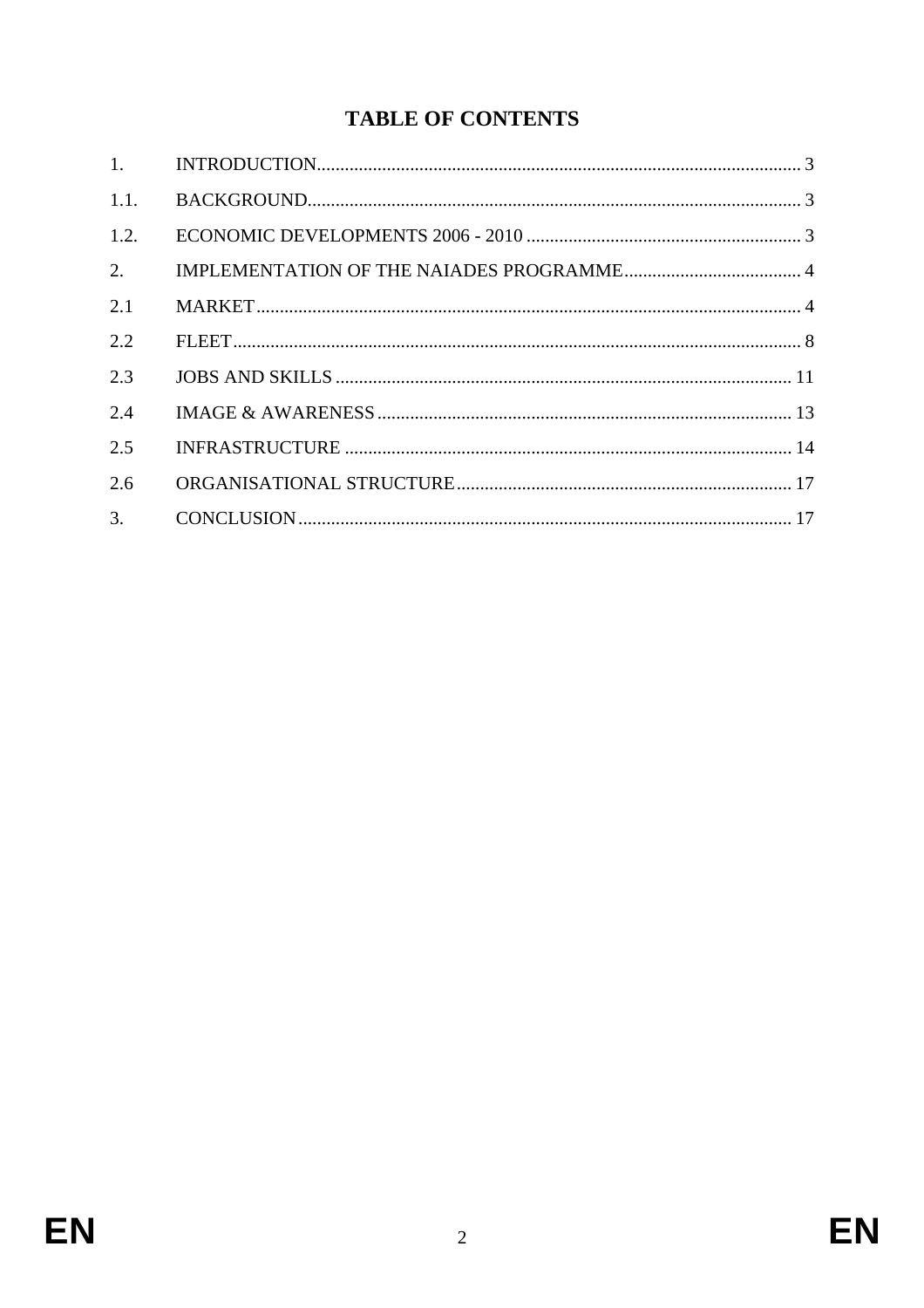#### <span id="page-3-0"></span>**1. INTRODUCTION**

#### <span id="page-3-1"></span>**1.1. BACKGROUND**

In January 2006 the Commission presented the Communication (COM (2006) 6) which set out the action programme on the Promotion of Inland Waterway Transport "NAIADES".

The Programme, covering the time frame from 2006 to 2013, focuses on five strategic areas which are basic for the development of inland waterway transport in the EU: *improving market conditions, modernising the fleet, developing human resources, raising image and awareness as well as enhancing infrastructure*. The programme is addressed to all stakeholders of inland waterway transport, the EU and its institutions, the Member States and the sector itself. The European Parliament<sup>1</sup> and the Council of Ministers<sup>2</sup> have welcomed the initiative and endorsed the programme; the industry<sup>3</sup> has confirmed its broad consent.

This report is the second progress report on the implementation of the programme<sup>4</sup>. It covers the period as from 2006 until now. The report gives an overview on the achievements reached so far, the measures still underway or to be tackled and outlines the next steps until 2013 (see the table in the annex). It is structured along the five action fields and subdivided in the categories *legislation*, *policy measures*, *funding* and *Member States.* For each action field the main issues are recapitulated.

In the following section the economic context is depicted.

#### <span id="page-3-2"></span>**1.2. ECONOMIC DEVELOPMENTS 2006 - 2010**

During the last five years growth development in inland waterway transport<sup>5</sup> was heavily obstructed by the economic and financial crisis. Whereas transported volumes still increased during 2006 and 2007 by 1 %, they fell 2008/9 tremendously by  $-21\%$  in the dry cargo sector and by  $-7\%$  in the liquid cargo sector (which benefited still from the low oil prices in 2008). On the Rhine, volumes decreased by -18%, on the Austrian Danube by -14 %, on the Elbe by  $-6\%$  and on the French waterways by  $-4\%$ . The most affected products were iron  $\&$  steel, chemicals and mineral oil products, building materials and fertilisers. Container transport declined by -13 %. Since the second half of 2009 transport demand started to recover. In the wake of the crisis, which revealed an alarming overcapacity in the dry cargo and in the tanker fleet, freight rates fell up to 50% and remain since then at a low level. The consequence is that many enterprises operate at negative margins or live from their capital reserves, which also results in the currently low propensity to invest. Despite the crisis which also affected the other modes of transport in a similar way, the

<u>.</u>

<sup>1</sup> A 6-0299/2006.

<sup>2</sup> On 8/9 June 2006.

<sup>3</sup> High Level Meeting of 15 February 2006, Vienna.

<sup>4</sup> First progress report: COM (2007) 770 of 5.12.2007

<sup>5</sup> Market Observation Inland Navigation in Europe 2009/ 1 and 2, 2010/ 1 and 2 http://www.ccr-zkr.org/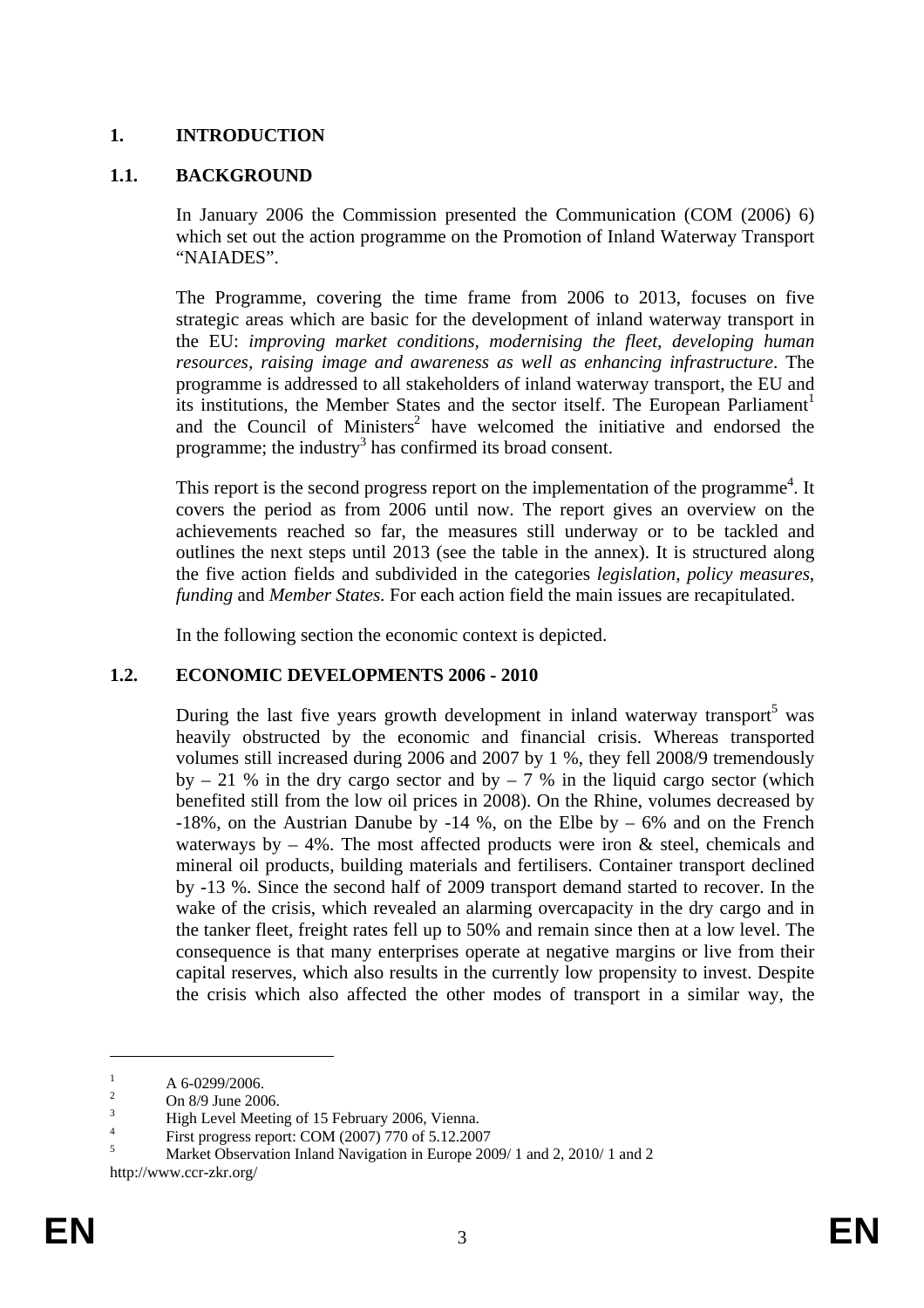modal share of inland waterway transport accounted for 5.4 % and thus remained relatively stable over the last five years.

#### <span id="page-4-0"></span>**2. IMPLEMENTATION OF THE NAIADES PROGRAMME**

#### PLATINA

In order to support the implementation of the NAIADES programme, the Commission established 2008 a platform of interested inland waterway transport stakeholders, Member States, River commissions and industry representatives. PLATINA (Platform for the implementation of NAIADES), is a coordination action for inland waterway transport, which brings together 22 partners from 9 European countries. It is funded with 8.35 million from the "Seventh Framework Programme of the European Community for research, technological development and demonstration activities" (2007 to 2013) and is assisting in the implementation of the NAIADES programme since June 2008. The project provides effective support in the five policy areas of the programme.

#### <span id="page-4-1"></span>**2.1 MARKET**

As one priority, the NAIADES programme identified the improvement of the market framework conditions as vital for a prosperous business climate and economic development of inland waterway transport. In order to keep, or even to increase its market share, the inland waterway transport sector must continuously respond to new market requirements and the opening up of new markets. The characteristics of inland waterway transport as point-to-point transports require a better integration into the entire supply chain. This entails the continuous adaptation and use of new logistics concepts. Given the high capital costs, the creation of new, and the expansion of existing businesses require easy access to finance. Furthermore, the administrative and regulatory framework needs to be reassessed to facilitate entrepreneurial initiatives.

#### *Legislation*

• Intermodal Loading Unit (ILU)

On 7 April 2003 the Commission introduced a proposal for a Directive of the European Parliament and of the Council on Intermodal Loading Units which aimed at standardising containers and swap bodies for inland transport on rail road and inland waterways<sup>6</sup>. However, due to the lack of support from the Member States, the initiative, which would have been beneficial for transport by inland waterways, was withdrawn on 23 March 2009.

• Single Transport Document

The introduction of a single transport document and liability regime for all carriage of goods, irrespective of mode, is one of the measures that have been taken up in the Logistics Action Plan of 2007 (COM (2007)607) final with the aim to facilitate

(COM(2003) 155 final - OJ C 76, 25.3.2004, p. 10).

1 6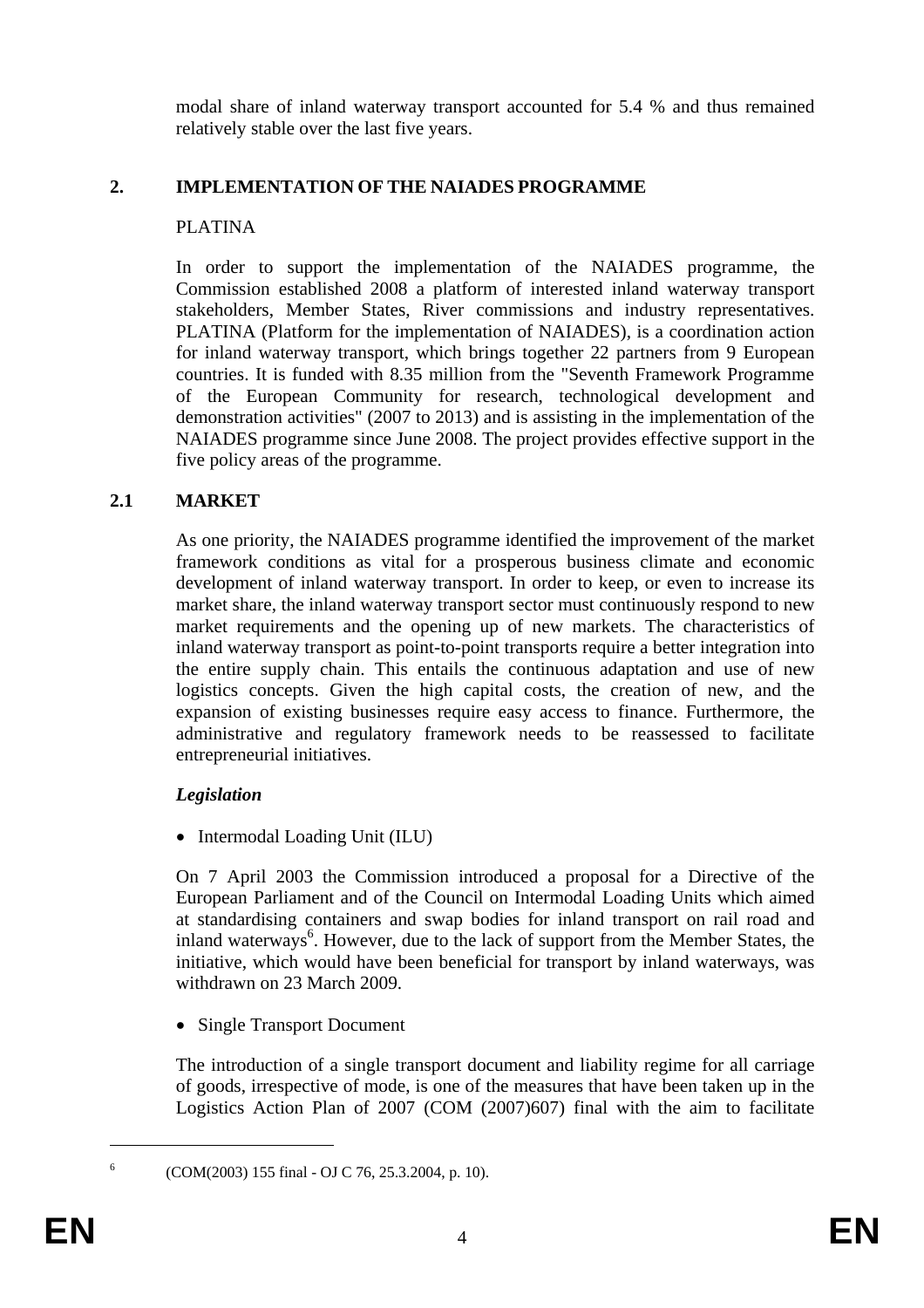multimodal transport including inland waterway transport. The possible development of the measure must however be considered in conjunction with the most recent United Nations Convention on Contracts for the International Carriage of Goods Wholly or Partly by Sea (also known as "Rotterdam Rules"), adopted by the UN General Assembly in December 2008, which has been ratified by a number of contracting parties, and which has great potential. The Commission is analysing how this potential can be used for achieving the desired simplification of multimodal transport chains, as well as the possible repercussions the eventual enforcement of this Convention would have on the European plans for harmonisation of multimodal documents and liability.

#### *Policy measures*

• Market observation

The continuous monitoring of the inland waterway transport market is particular crucial for assessing trends and developments in the sector. In this respect, the market observation carried out for the last five years by the Central Rhine Commission on behalf of the Commission has proven a useful tool (http://www.ccrzkr.org/). It includes periodic reporting on inland waterway transport in terms of volumes transported, services provided in the various market sectors and segments, fleet capacity, fluctuations in prices and costs, employment as well as demand forecasts. The current system will run until 2012 and will then be reviewed.

• Online information portal

PLATINA has created an online information portal on inland waterway transport (www.naiades.info). The contents of the website includes all relevant information, events and news regarding a wide range of IWT topics, from new logistics solutions and technical innovations to topical information on infrastructure projects and political initiatives. The website also brings together, in one place, several information sources for the inland waterway sector and other interested parties. The web portal aims at stimulating innovative transport solutions and increasing the awareness of shippers and a broader audience for inland waterway transport. It raises the awareness as well as the visibility of the sector and the opportunities it offers. Since its launch on 1<sup>st</sup> October 2008, 19,000 unique visitors were registered on this website (status  $1<sup>st</sup>$  December 2010).

• Screening and monitoring of administrative and regulatory barriers

With a view to reduce administrative and regulatory burden, the Commission launched in 2008 a survey on administrative and regulatory barriers in the field of inland waterway transport which revealed around 180 barriers across all inland waterway countries. Many of the barriers identified relate to the fleet, in particular the vessel certification and ship inspections, the crews, e.g. differences in Boat Master certificates, or to the cargo for which burdensome requirements have to be fulfilled or to waste transport. In the field of infrastructure, regulatory and administrative barriers relate to problems with local or port authorities such as different port dues, canal fees, or limited opening times of ports and locks. Most of these regulatory and administrative barriers originate from national, regional, and local authorities or are imposed by the industry itself. They are being further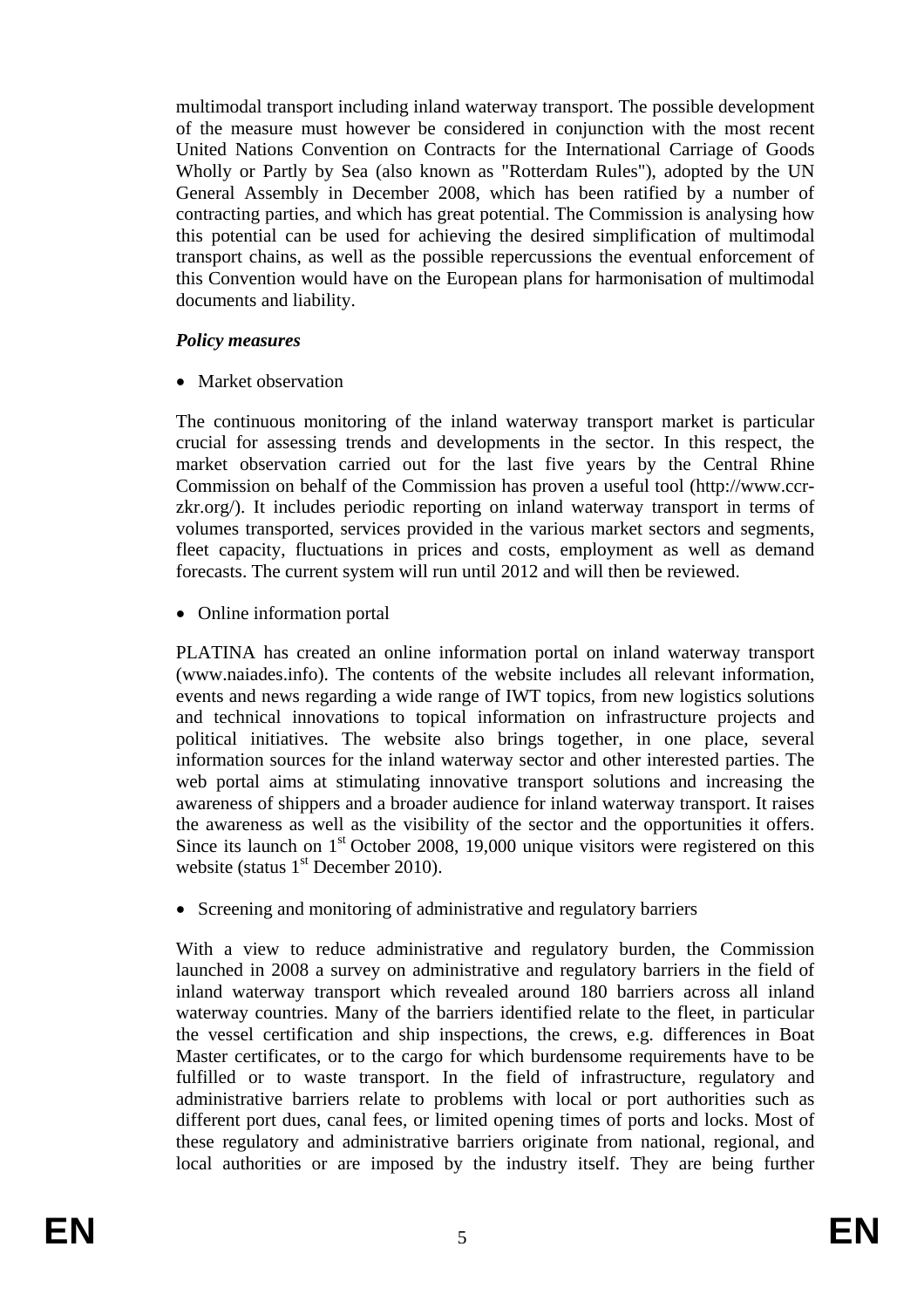evaluated and followed up in the framework of PLATINA in cooperation with the competent national authorities. In the monitoring report  $2010^7$ , the findings and mitigation measures were re-assessed and further up-dated. According to the report, around 20 problems at national level were solved. They relate to restrictive use of certificates, employment of foreign work-force, security rules, minimum manning requirements, VAT refunding, operating times of locks, etc. Currently the work concentrates on 25 crucial barriers of European relevance and possible solutions.

• Multimodal information and data exchange

The concept of e-Freight includes the ability to track and trace freight along its journey across transport modes and to automate the exchange of content-related data for regulatory or commercial purposes. In January 2010, the e-Freight research project started aiming at developing solutions for information exchange in six reallife business cases of which one addresses the inland waterway transport mode. Moreover, the European Parliament and the Council adopted in 2010 Directive  $2010/65/EU$  on reporting formalities<sup>8</sup>, which stipulates that Member States shall ensure that administrative formalities are carried on through an electronic single window at the latest on  $1<sup>st</sup>$  June 2015. In line with the requirements of this Directive, the compatibility of the River Information Services (RIS) with the electronic data transmission process referred to in the Directive will be studied and necessary conclusions been drawn.

#### *Funding*

• Funding Handbook

The Commission published in August 2008 a comprehensive Funding Guide for Inland Waterway Transport in Europe. The guide gives detailed information about funding programmes and financial aid schemes available for the inland navigation sector across Europe. PLATINA extended the information services by creating an online European Funding Database for IWT (www.naiades.info/funding). This userfriendly service is available in four languages (English, Dutch, French and German) and provides detailed and up-to-date information on almost 50 specific funding programmes available for Europe's inland navigation sector, be it in the field of company start-ups, intermodal transport, fleet modernisation, personnel and human resources or logistics innovations. The online services encourage entrepreneurship among owner-operators as well as small and medium-sized enterprises throughout Europe. Since the release of the digital Funding Database on 31<sup>st</sup> March 2009, 4,500 unique visitors were registered on the website (status  $1<sup>st</sup>$  December 2010).

• *De minimis* rules

In order to facilitate access to Public funding, the Commission adopted in December 2006 Regulation (EC) No 1998/2006 on the application of Articles 87 and 88 of the Treaty to *de minimis* aid. It provides that State aids, which amount to max. EUR 200

<u>.</u>

<sup>7</sup> PLATINA D 1.7, Annual monitoring report I, May 2010

<sup>8</sup> Directive 2010/65/EU of the European Parliament and the Council on reporting formalities for ships arriving in and/or departing from ports of the Member States and repealing Directive 2002/6/EC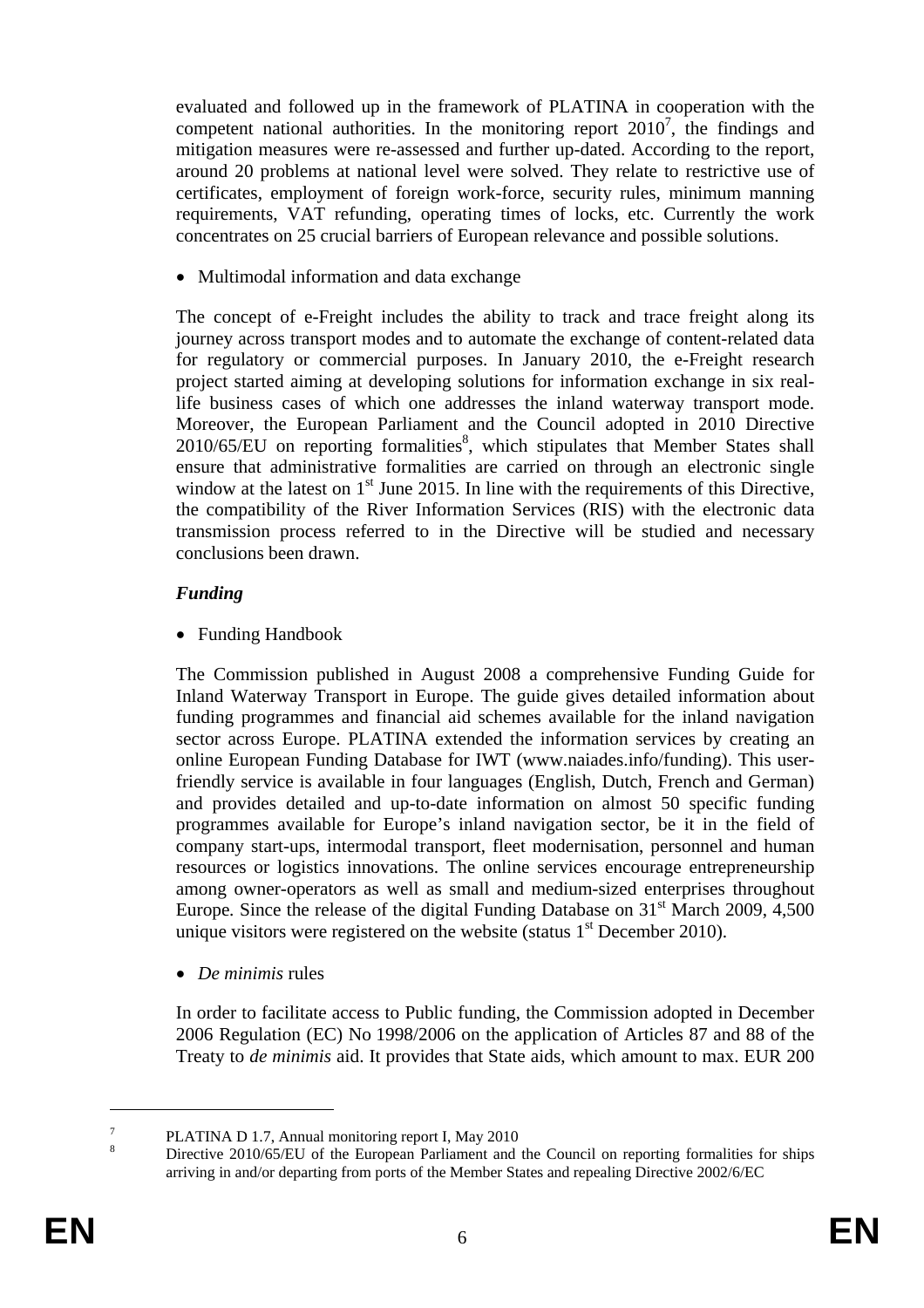000 over period of three fiscal years, can be granted to an individual undertaking without notification to the Commission. This provision which would also benefit small and medium-sized enterprises in the inland waterway transport sector applies from 1 January 2007 until 31 December 2013.

In response to the economic downturn, the Commission adopted on 17 December 2008 as part of the European Economic Recovery Plan (EERP) a Temporary framework for State aid measures to support access to finance in the current financial and economic crisis. The framework allows Member States to grant under certain conditions a lump sum of aid up to EUR 500.000 per company for two years to relieve them from financial difficulties. The framework was valid until 31 December 2010. Since the *de minimis* aid does not need to be notified to the Commission, the Commission services have no overview of their use.

• Marco Polo II

In the framework of the Marco Polo programme which applies to environmental friendly transport modes such as rail, short sea shipping and inland waterway transport, around EUR 10.2 Mio have been allocated from 2006 to 2009 in four calls to six Modal shift, Catalyst and Common learning actions in the inland waterway transport sector.

As part of the revision of Regulation (EC) No 1692/2006 establishing the second Marco Polo programme to improve the environmental performance of the freight transport system, the funding criteria have been revised, *inter alia*, with the objective to better accommodate the specificities of inland waterway transport. Thus, in the call of 2010, 14 applications have been submitted, some combined with other transport modes, of which five were successful. The grant awarded to these projects will be around EUR 3.7 Mio**.** 

• Research and Technological Development

The research project RISING, which started on 01.02.2009 and co-funded under the  $7<sup>th</sup>$  Framework Programme for Research and Technological Development develops innovative solutions to facilitate the integration of inland waterway into logistics and supply chains. RISING defines services based on River Information Services (RIS) which serve transport and logistic purposes. These are services supporting voyage planning, fleet and port and terminal management as well as event (deviation) management.

#### *Member States*

• State aid

Boosting the market position of inland navigation in emerging markets such as intermodal container transport is the target of a series of specific funding programmes at national level. Apart from the general company start-up support services, which are offered in almost all Member States, several Member States pursue also a targeted approach towards promoting inland waterway transport. Some countries grant subsidies to support the creation of new market initiatives in inland waterway transport, such as combined transport and container liner services. Start-up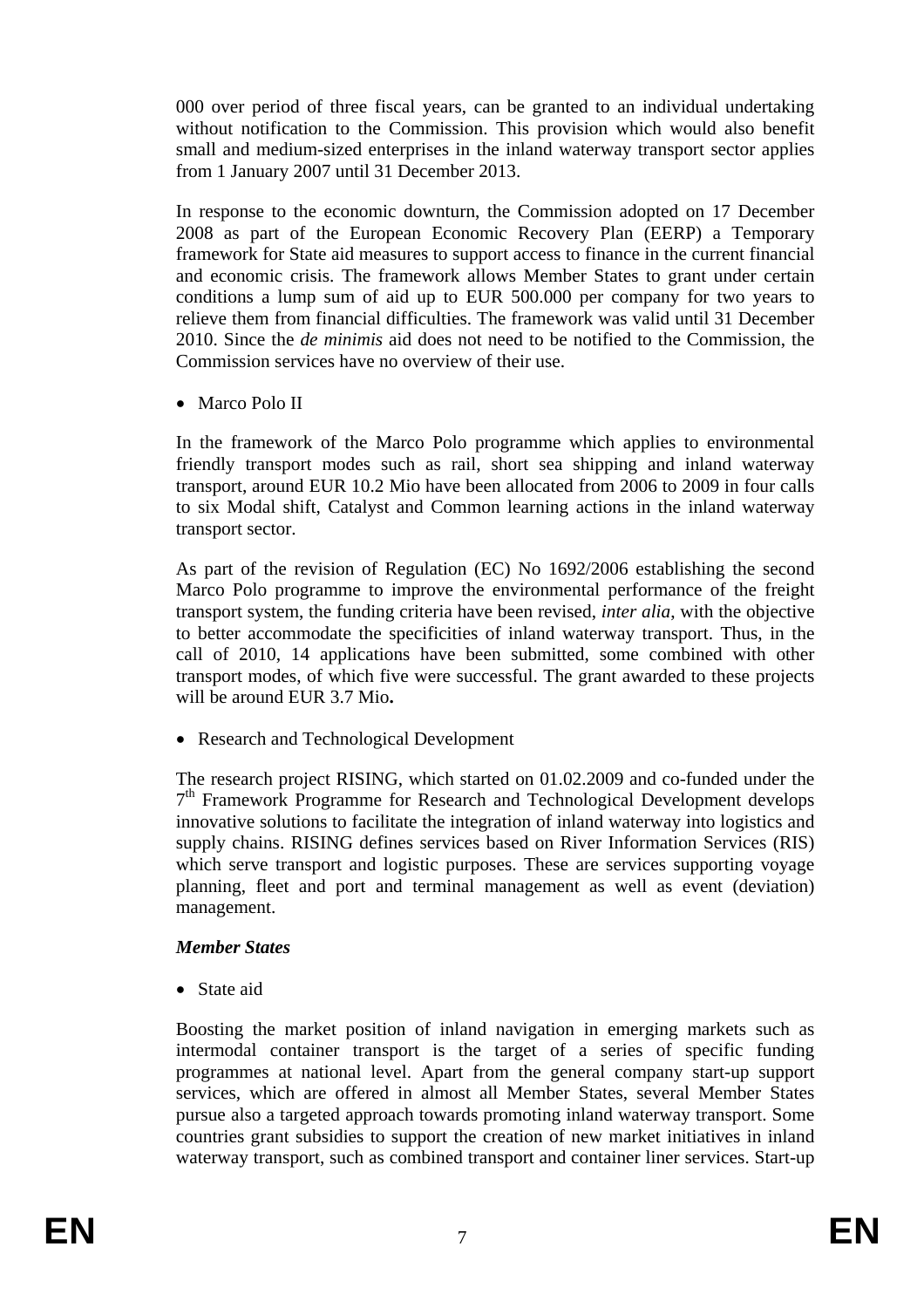aids for such services take the form of a subsidy for each container or intermodal loading unit transhipped; in some cases also market studies and the development of intermodal concepts are supported. In addition, national funding programmes assist investments in intermodal and port facilities in order to facilitate new market initiatives. Currently, 13 national support programmes are available for the construction, extension, and modernisation of combined transport terminals, terminal equipment, etc., though not all of these programmes are dedicated to inland waterways alone. The majority of these national programmes can be found in Western Europe.

• State aid guidelines

Until now the Commission has approved state aid schemes for inland waterway transport in accordance with Article 107 TFEU on a case-by-case basis. It has ensured that the same rules are applied to comparable state aids given in different Member States and that by this a level playing field has been maintained. In its Communication of January 2006, the Commission had considered the possibility of adopting specific State aid guidelines for the sector which however has not materialised, in particular due to the economic and financial crisis, which required a different approach.

#### <span id="page-8-0"></span>**2.2 FLEET**

The second focus of the programme lies on the modernisation of the fleet. In order to maintain its assets as an efficient, safe and environment friendly mode of transport, the sector must constantly adapt and improve its logistics efficiency, safety, and environmental performance to new technological developments and market requirements. The following measures have been taken:

#### *Legislation*

- Directive 2006/87/EC laying down technical requirements for inland waterway vessels and repealing 25 years old Directive 82/714/EEC was adopted on 12 December 2006. It aims at the harmonization of technical standards of vessels and is designed to lay down a high level of safety on EU inland waterways and to establish equivalency with the corresponding standards on the Rhine. The Directive including its various technical annexes has been transposed by the Member States into national law by 30 December 2008.
- Directive 2008/68/EC on transport of dangerous goods seeks compliance with international safety standards and establishes a common regime for all aspects of transport of dangerous goods, by road, rail, and inland waterways. It aligns with the European Agreement concerning the International Carriage of Dangerous Goods by Inland Waterways (ADN) which sets out the conditions under which dangerous goods can be transported. On this basis, the single hull vessels in inland waterway transport shall gradually be replaced until 2019 by double hull vessels and thus increase the safety and environmental protection of inland waterway transport further.
- Directive 2004/26/EC relates to measures against the emission of gaseous and particulate pollutants from internal combustion engines installed in non-road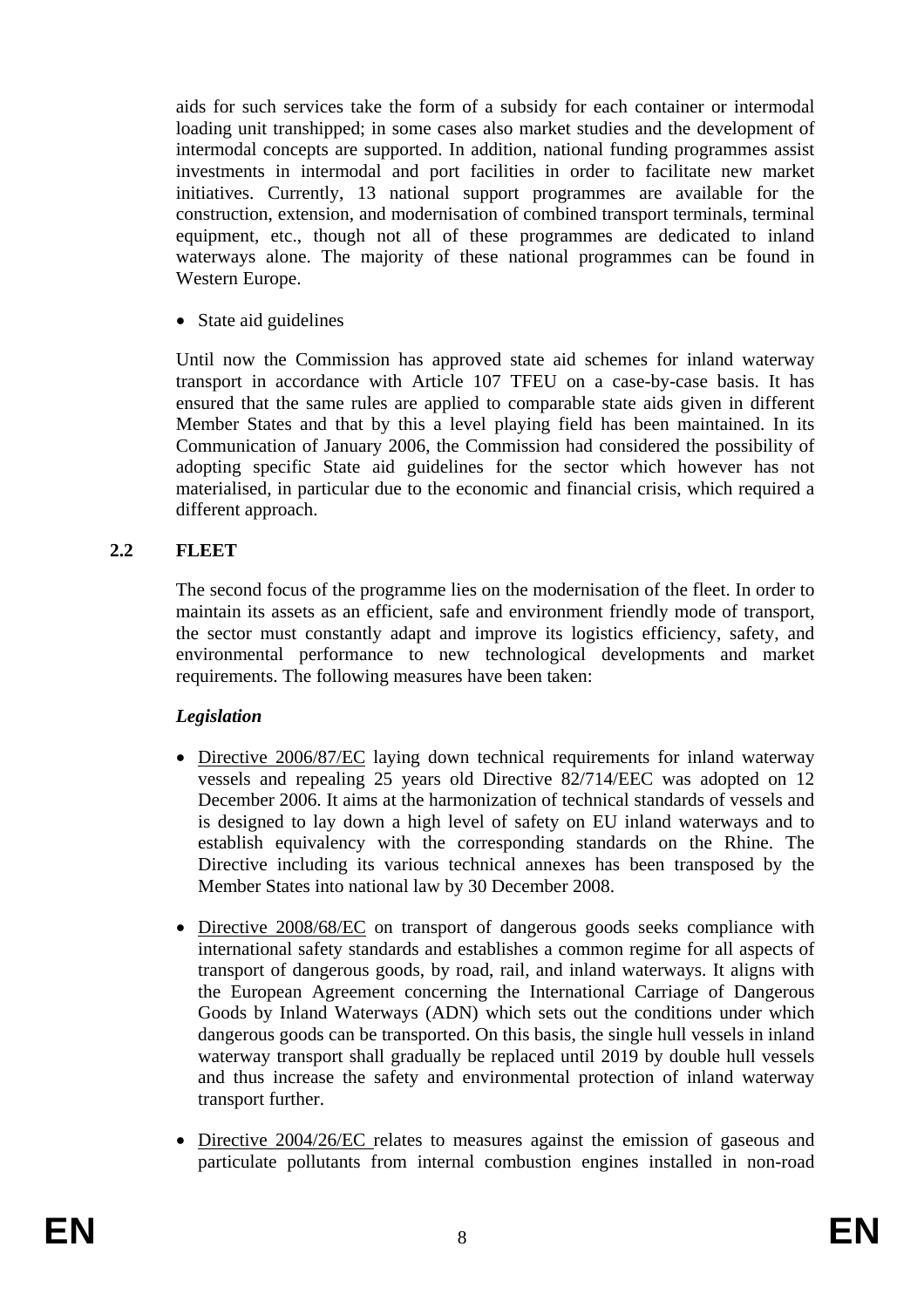mobile machinery (NRMM) in line with the EU environmental policy it aims at progressively reducing the emissions and to phase out polluting equipment. The Directive also includes engines for inland vessels in its scope which sets gradually more stringent limits for exhaust emissions. Since 2007, thus, engines for inland vessels have to meet the criteria of emission stage III. Currently, a revision of the Directive is underway to introduce by 2012 emission stage IV which will also apply to inland vessels. The different emission stages regulate the type approval of engines according to power output and swept volume.

• Directive 2009/30/EC introduced a mechanism to monitor and reduce greenhouse gas emissions. In this connection Council Directive 1999/32/EC was amended as regards the specification of fuel used by inland waterway vessels. By this, fuels for inland vessels have to meet certain criteria concerning the emission of greenhouse gases. In addition, as from 1 January 2011 diesel for inland vessels has to meet the same criteria on low sulphur as road diesel (EN 590). This means that the amount of sulphur in ships diesel will be limited to 10 mg/kg.

#### *Policy measures*

• Preparatory work for 'European Hull Data base'

In a majority of European inland navigation countries, national databases for vesselrelated data are already operational*,* covering the requirements of authorities responsible for the certification of vessels. These national databases vary in their setup, both regarding their technology as well as potential interfaces to external systems, inhibiting seamless international exchange of vessel data on a European level. On the basis of an agreed functional specification, PLATINA facilitated the establishment of a pilot system for a European Hull Database. The preparatory work will enable a smooth transition towards full blown implementation and operation.

• Online 'Innovation Data base'

In order to accompany technological innovation in inland waterway transport, PLATINA has established a dedicated innovation expert group to identify promising and state-of-the-art technologies and innovations that can make the waterway transport system more competitive, safer and more sustainable. Results of the work are consolidated in an interactive online innovation database based on wiki technology (www.naiades.info/innovations). The continuously evolving database contains already over 45 state-of-the-art innovations in the fields of hull improvements, cargo equipment, machinery, ship common systems, and improvement of environmental technology. The database enables all interested stakeholders to share information on innovative techniques and practices in an efficient way and thereby enhances their multiplication.

• Strategic Research Agenda

The PLATINA innovation expert group deals not only with the current state-of-theart technologies, but is also analysing the main challenges which the sector will face in the next decades. The identified challenges range from climate change impacts, changing requirements on personnel to future shortages of fossil fuels. The findings of the expert group have been summarised in a Strategic Research Agenda for inland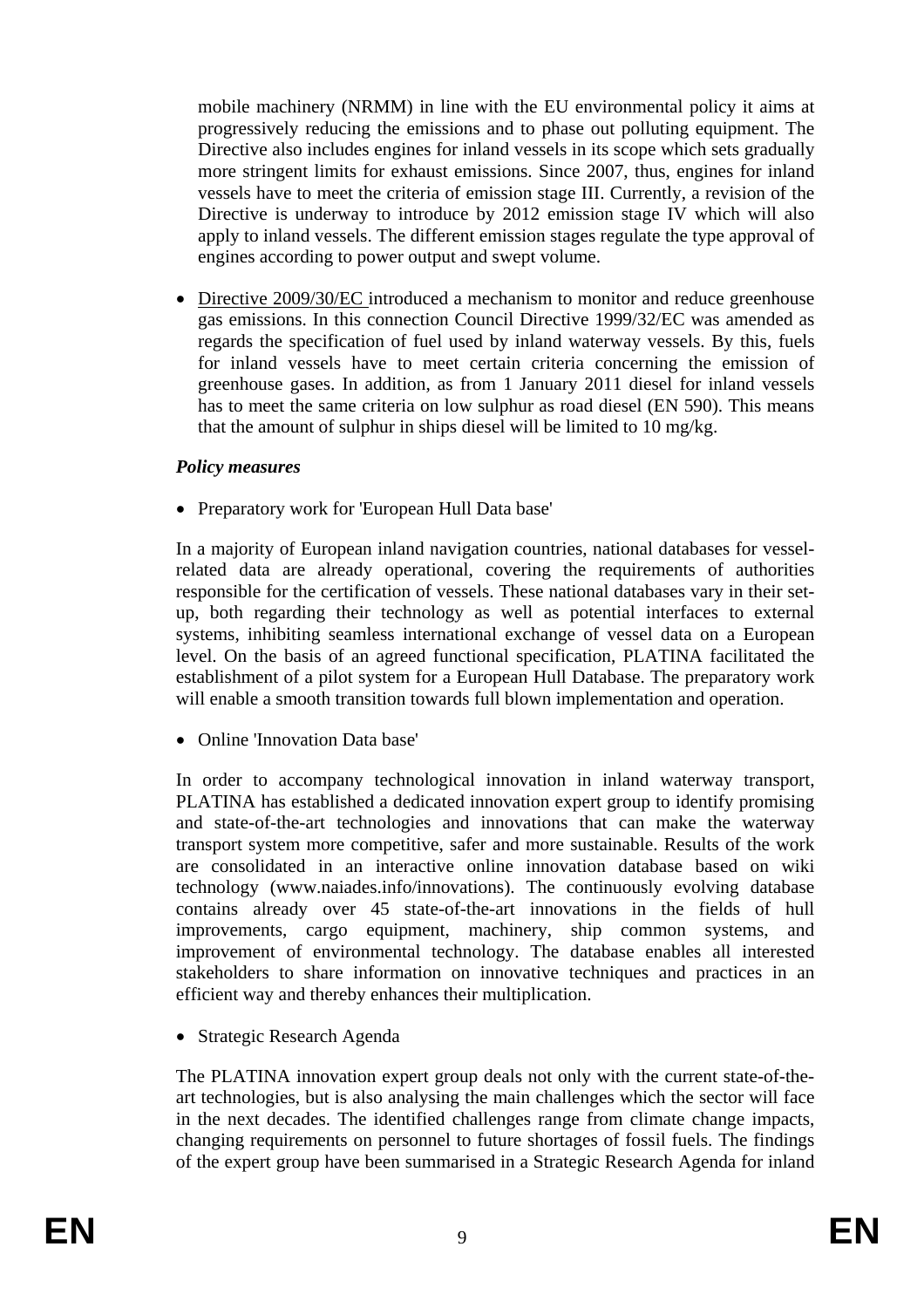waterway transport (IWT-SRA) [\(www.naiades.info/downloads\)](http://www.naiades.info/downloads) for further consideration by the sector, Member States and the European Union when developing and implementing research and technological development strategies and programmes. It includes a technology forecast and suggests ideas and directions for future research and developments activities. Concrete recommendations so far have been made in the fields of ship building, simulators, regulation, logistics, hydrodynamics, propulsion and alternative propulsion systems (including fuel cells), high speed engines and traffic management.

#### *Funding*

• Innovation Fund

As incentive to investment in particular into the modernisation of the fleet, the NAIADES Programme suggested considering *inter alia* the use of the Inland Waterway Reserve Fund, created under Council Regulation (EC) 718/1999<sup>9</sup> and financed by the profession. In this regard, the European Parliament called upon in its Resolution of October 2006 that such an Innovation fund, "*(…) should be financed as to one third by the sector (the existing Inland Waterway [reserve] Fund), for another third by the EU and the remaining third by the Member States".* The Commission services have undertaken exploratory work with the professional organisations and the Member States in this regard. The concept of a tripartite fund however did not materialise due to inherent insurmountable funding issues such as the definition of a generally accepted contribution and distribution key among the contributors and beneficiaries of the fund. In the course of the financial and economic crisis the professional organisations are now considering a proposal on how to use the Reserve fund to alleviate the impacts of the downturn on the industry.

• Research and technological development

Under the Seventh Framework Programme of the European Community for research, technological development and demonstration activities" (2007 to 2013), research activities related to inland navigation can be funded under the Transport Theme. In 2010, the Transport Work Programme included a specific topic on "Competitive continental shipping including port operations", while in the 2011 Transport Work Programme a topic was dedicated to the "Cost effective modernization of the inland fleet for freight transport.

#### *Member States*

• State aid

Several countries have created and implemented dedicated funding programmes to help modernise the European fleet. To date, almost 20 national funding programmes are available across Europe that support measures to modernise the inland fleet. The majority of these programmes concern direct grants which typically provide financial incentives for measures to reduce fuel consumption and emissions (e.g. diesel particulate filters and nitrogen reduction systems), retrofit of engines, improvements

OJ L 90, 2.4.1999, p. 1-5.

1 9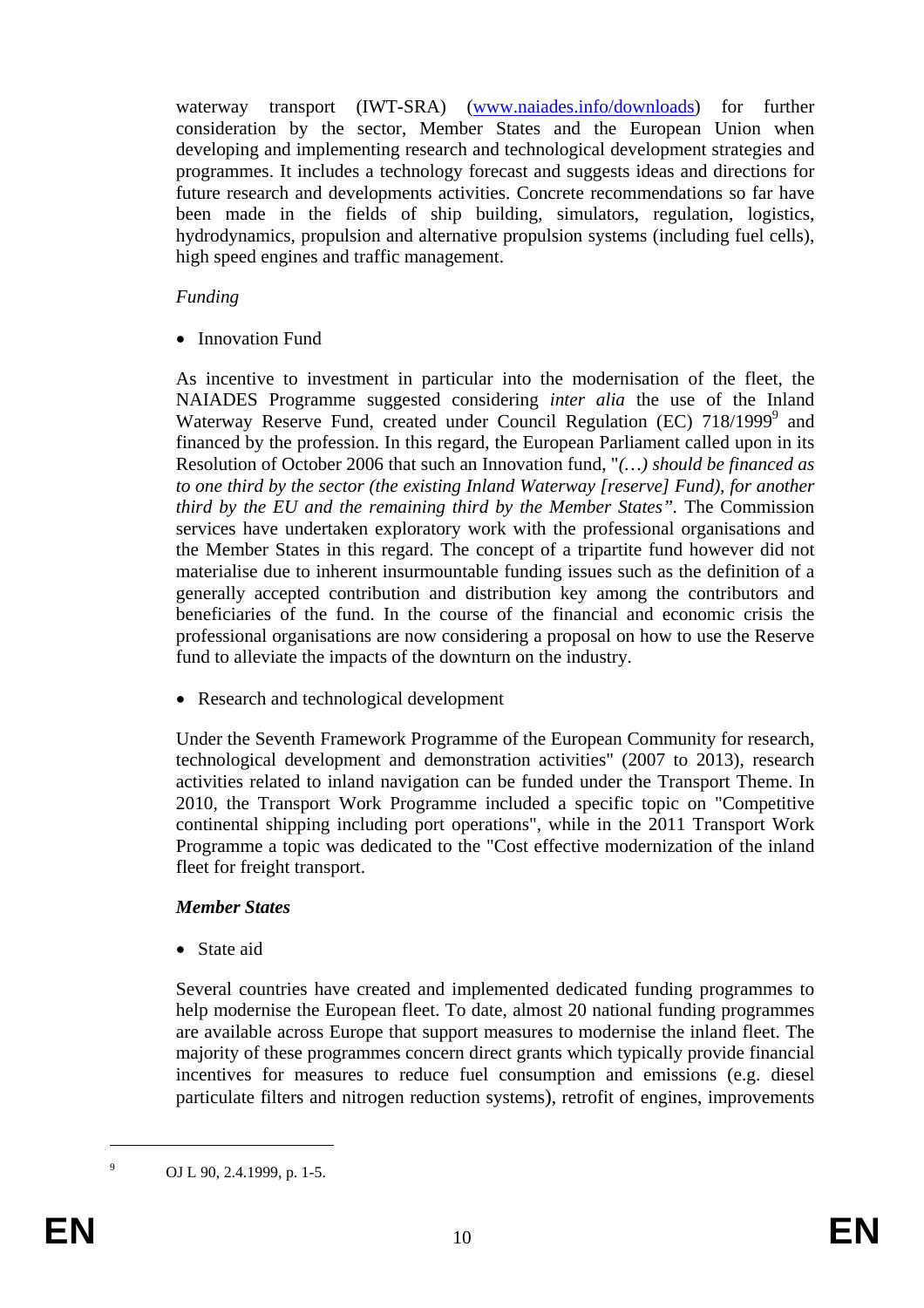of hull design, alternative propulsion systems, on-board transhipment cranes, but also on-board information and communication technologies (including River Information Services). Such modernisation programmes are however concentrated in Western and Central Europe (Austria, Belgium, Czech Republic, Germany, France, Netherlands). With one exception of Croatia, dedicated support measures to achieve fleet modernisation are lacking in the countries along the Middle and Lower Danube.

#### <span id="page-11-0"></span>**2.3 JOBS AND SKILLS**

A major concern in the inland navigation sector is the shortage of qualified crews and an increasing lack of entrepreneurial successors. The work profile and conditions on board – long working hours, extended periods away from home – are often considered as less attractive as in other professions. In order to attract and maintain qualified people in the sector, NAIADES emphasises the improvement of working and social conditions on board, but also career development and vocational education and training. The Sectoral Social Dialogue at European level plays a supportive role in this respect.

### *Legislation*

• Proposal for an Amendment of Directive 96/50/EC on Boatmaster certificates

The legislative initiative aims at the harmonisation and simplification of the legal framework for the issuance and recognition of boatmasters' certificates across the European Union. Currently, national boatmasters certificates issued pursuant to EU law are not recognised as valid for the navigation on the Rhine. The harmonisation with the Rhine system would therefore facilitate the free movement of boat masters across Europe. A proposal for an amendment of Directive 96/50/EC in this sense is currently subject to an impact assessment.

#### *Social Dialogue in the inland waterway transport sector*

• In the Sectoral Social Dialogue Committee established in inland waterway transport, the social partners officially started negotiations in January 2008 on specific working time arrangements in the inland waterway transport sector. The provisions shall take account of the specific needs of the sector. A social partners' agreement is likely to be concluded. Other topics on the agenda of the Social Dialogue are the establishment of EU job profiles for all functions in inland waterway transport, the harmonisation of manning requirements, the development of social partner's recommendations for the improvement of on-board working and living conditions as well as on fair competition on inland waterways.

#### *Policy measures*

• **IWT Educational network** 

In order to improve the effectiveness and efficiency of the educational system in inland waterway transport stronger cooperation and coordination between the specialised educational institutions in Europe are needed. The transfer of knowledge between all relevant parties by collecting, translating and exchanging learning material, providing start-up support for student and teacher exchanges, and the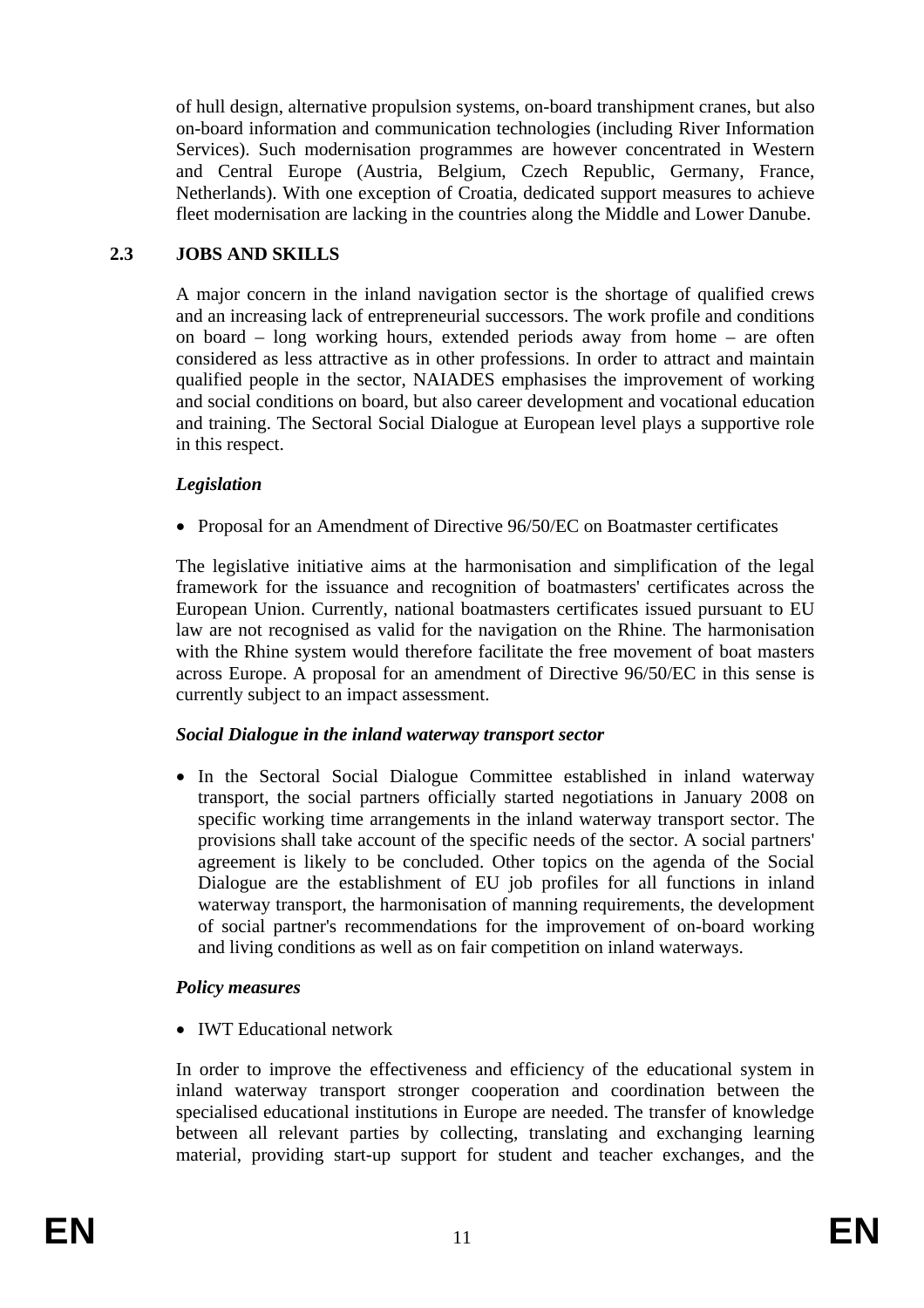organisation of joint projects are important elements of a strategy for the development of harmonised education and training standards in the inland waterway transport sector. For this purpose, a European network of inland navigation schools – EDINNA (Education Inland Navigation) was founded in February 2009 with the technical support of PLATINA. The network fosters the harmonisation of education and training curricula and provides a platform for experts enabling exchange of know-how and a concerted approach towards the development of professional competencies in an inland waterway transport.

• Preparatory work for education and training standards

Concerning the development of European standards for education and training a joint working group of PLATINA and EDINNA undertook preparatory work on the harmonisation of professional competencies and job profiles for the operational and management level. At a later stage, this process could lead to "Standards of Training and Certification Inland Navigation" (STCIN), similar to the international STCW Code in the maritime sector.

• Development of recruitment strategy

The reasons for the shortage of qualified IWT personnel vary depending on the situation in the different Member States. Recruitment campaigns to attract interested people should therefore be adapted to national or regional conditions and needs. PLATINA is currently working on the development of a recruitment strategy by defining the target groups, the communication objectives, and the design of an easyto-apply campaign toolbox. Progress monitoring procedures and evaluation loops will complement the strategy and its tools.

#### *Member States*

• Education and training allowances

In order to foster inland navigation personnel several Member States are granting aid for vocational training and education of boatmen. In most cases the supported training schemes relate to the use of new technologies, safety, management, and IT skills. For example, in Germany the funding volume of the training programme for young people aboard of a vessel has increased since 2007 to 2.5 Mio EUR/year thus allowing the support of ca. 100 apprenticeships per year.

• Simulators

Navigation simulators prove to be an indispensable tool for training and education also in inland navigation. Simulators have been established in Belgium (2009), France, Germany (2008), the Netherlands and Romania. They are primarily used for training and education purposes, allowing students to gain practical experience and proficiency in different traffic situations and navigation areas. They also support the refinement of other skills (e.g. the use of communication or manoeuvring instruments, radar) and are used for exams. In this regard the further technical harmonisation of the simulator technology and their integration intothe educational programmes should be considered.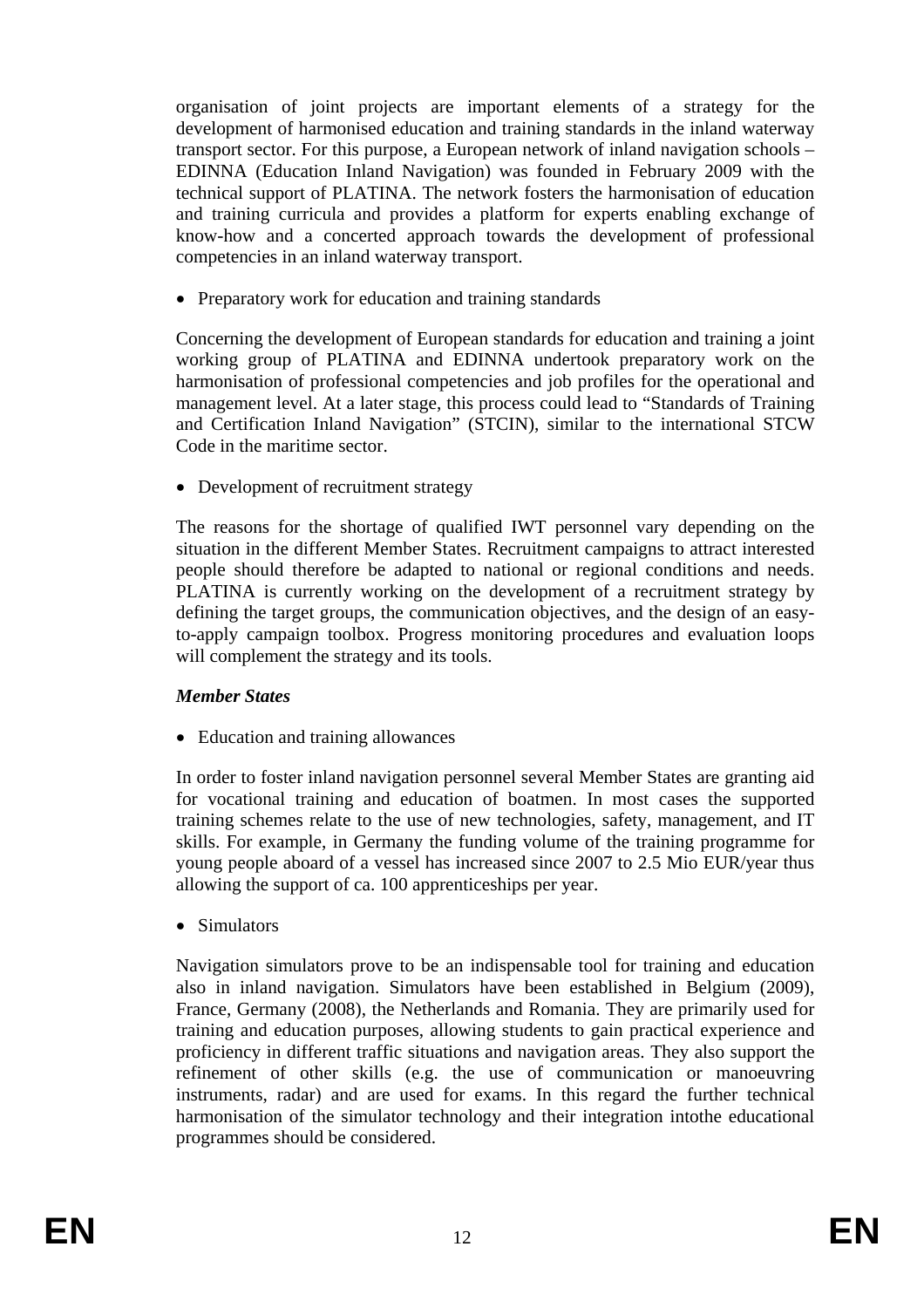#### <span id="page-13-0"></span>**2.4 IMAGE & AWARENESS**

The choice of the transport modes lies first and foremost with the market actors. Better knowledge and awareness of the freight forwarder and logistics industry regarding the potential of inland waterway transports is therefore decisive. Freight forwarder and logistics decision-makers are often not aware of the advantages of inland waterway transport and privilege their usual logistics patterns. Greater visualisation of inland waterway transport and the creation of awareness of the main target groups, the logistics decision-makers, freight forwarders, policy-makers and the public can help to increase the interests of customers to use inland waterway transport.

#### *Legislation*

Regulation (EC) No 1365/2006 on statistics of goods transport by inland waterways repealed Directive 80/1119/EEC which presented a number of shortcomings with regard to reporting and monitoring of this transport mode. The Regulation addresses the shortcomings and defines a set of common rules for inland waterways transport statistics. Its objective is to provide the Commission, other EU Institutions, national governments and the general public with comparable, reliable, harmonised, regular, and comprehensive statistical data on the development of goods transport on inland waterways in the European Union. It applies in the 13 Member States with significant inland waterway transport. The Regulation was amended by Commission Regulation (EC) No 1304/2007 of the European Parliament and of the Council with respect to the establishment of NST 2007 as unique classification for transported goods and is implemented by Commission Regulation (EC) No 425/2007.

#### *Policy measures*

• Communication and Promotion strategy

To promote inland waterway transport as an attractive transport mode, PLATINA has set up a network of promotion and development experts for the exchange of good promotion practices. In this framework, an in-depth analysis of the current image of inland waterway transport has been undertaken with the objective to elaborate an effective and consolidated communication strategy and an agenda aimed at streamlining the three main activities of promotion and development structures: informing and communicating with target groups to improve the image of inland navigation, providing support to inland waterway policy makers and advising and encouraging transport users to use inland navigation. Results are made available on [www.naiades.info.](http://www.naiaides.info/) This coordinated action shall raise the efficiency and effectiveness of the various communication initiatives.

• Benchmarks and best practices

Another way to raise awareness of inland waterway transport is to collect and disseminate success stories and good practices from the sector. In this regard PLATINA produced Good Practice Manuals in 2009 and 2010, containing more than 70 success stories. These manuals are not limited to new or innovative market services, but also include good practices and benchmarks in fleet modernisation, image building, new financing models, and the practice of infrastructure planning.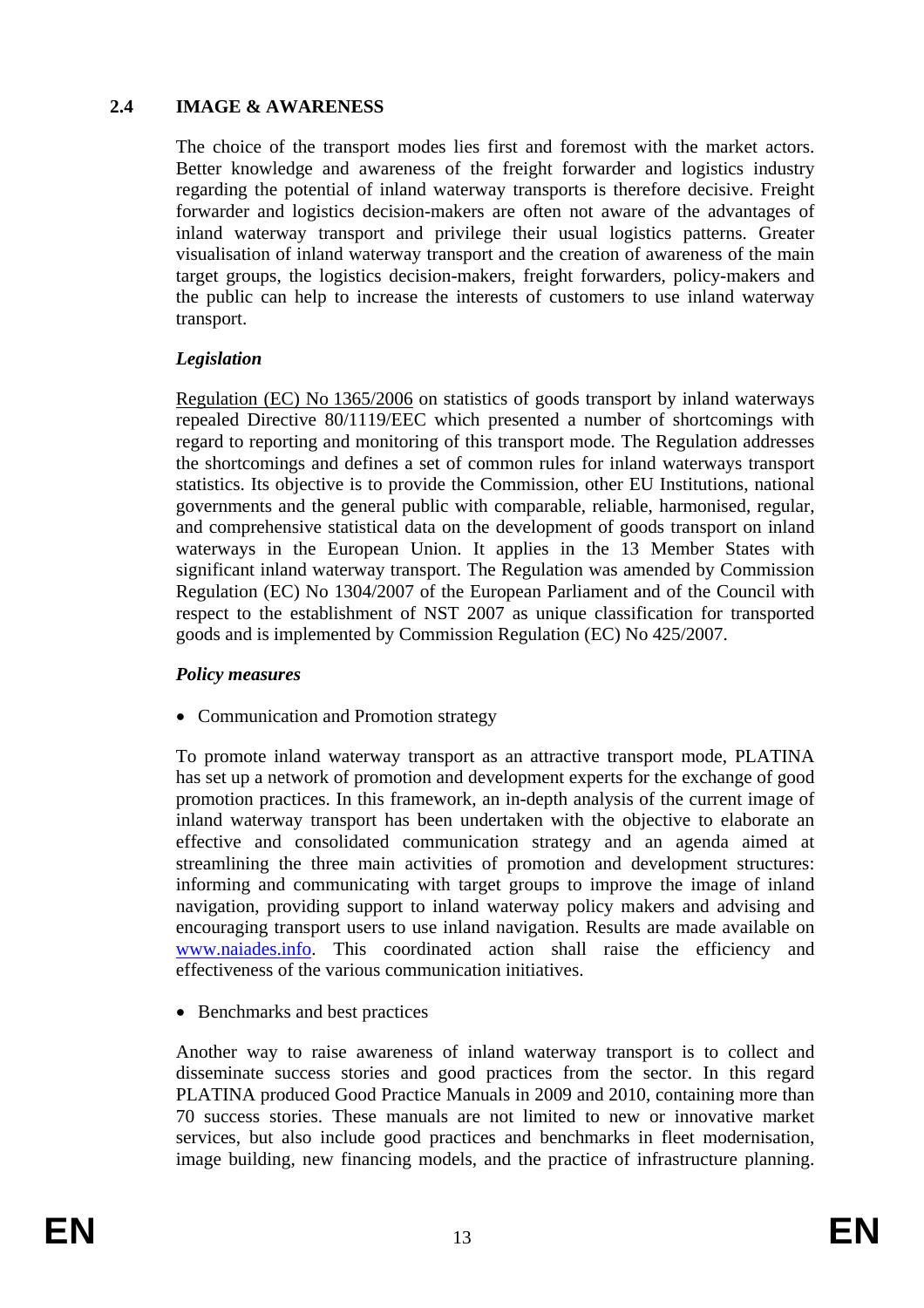They are described and presented for all European countries with inland navigation with a view to demonstrate innovative aspects, economic implications, and possible transferability to other countries or markets. As of 2011 main results will be disseminated further through the creation of an online good practice database, which will support the communication strategy on the promotion of inland navigation.

• Promotion conference

Only few regular conferences on inland waterway transport are held at European level. PLATINA established the concept for a leading, recurrent, and recognisable IWT event at European scale which is capable of attracting a broad audience of users as well as logistics and policy decision makers. A first trademark conference called "Barge2Business" was organised in Brussels on 30 November and 1 December 2010 with potential customers, politicians, logistics service providers and the sector [\(www.bargetobusiness.eu\)](http://www.bargetobusiness.eu/).

### *Funding*

• **IWT** Promotion centres

In order to raise the attention of users to transport by inland waterways, the NAIADES programme suggests the setup of a European network of promotion centres. Such promotion centres already exist in a few Member States with good success and should also be set up in other Member States with a potential of inland waterway transports. The main function of the promotion centres is to advice and to encourage customers at local level to use inland waterways. In the last years, the Commission granted financial incentives for the start-up of promotion centres on the River Elbe, the River Po and on the Danube (Hungary).

#### <span id="page-14-0"></span>**2.5 INFRASTRUCTURE**

The shape and quality of inland waterway infrastructure are the decisive factor for the performance of inland waterway transports. Efficiency and competitiveness of transport by inland waterways depend largely on the conditions of the waterway network and ports. In order to enable inland navigation to provide its services in a competitive and efficient manner, it is crucial that the waterway and port infrastructures comply with the needs. The maintenance and improvement of the network as well as the removal of the bottlenecks is in the first place the responsibility of the Member States. The EU contributes to it through various programmes, in particular the Trans-European Transport networks (TEN-T) and the Regional funds.

# *Legislation*

• TEN-T Guidelines

The main European inland waterways and ports form an integral part of the trans-European transport network (TEN-T) which is defined in the TEN-T guidelines. In order to assess future infrastructural needs for the European transport system as a whole, and to develop appropriate and forward-looking solutions, the Commission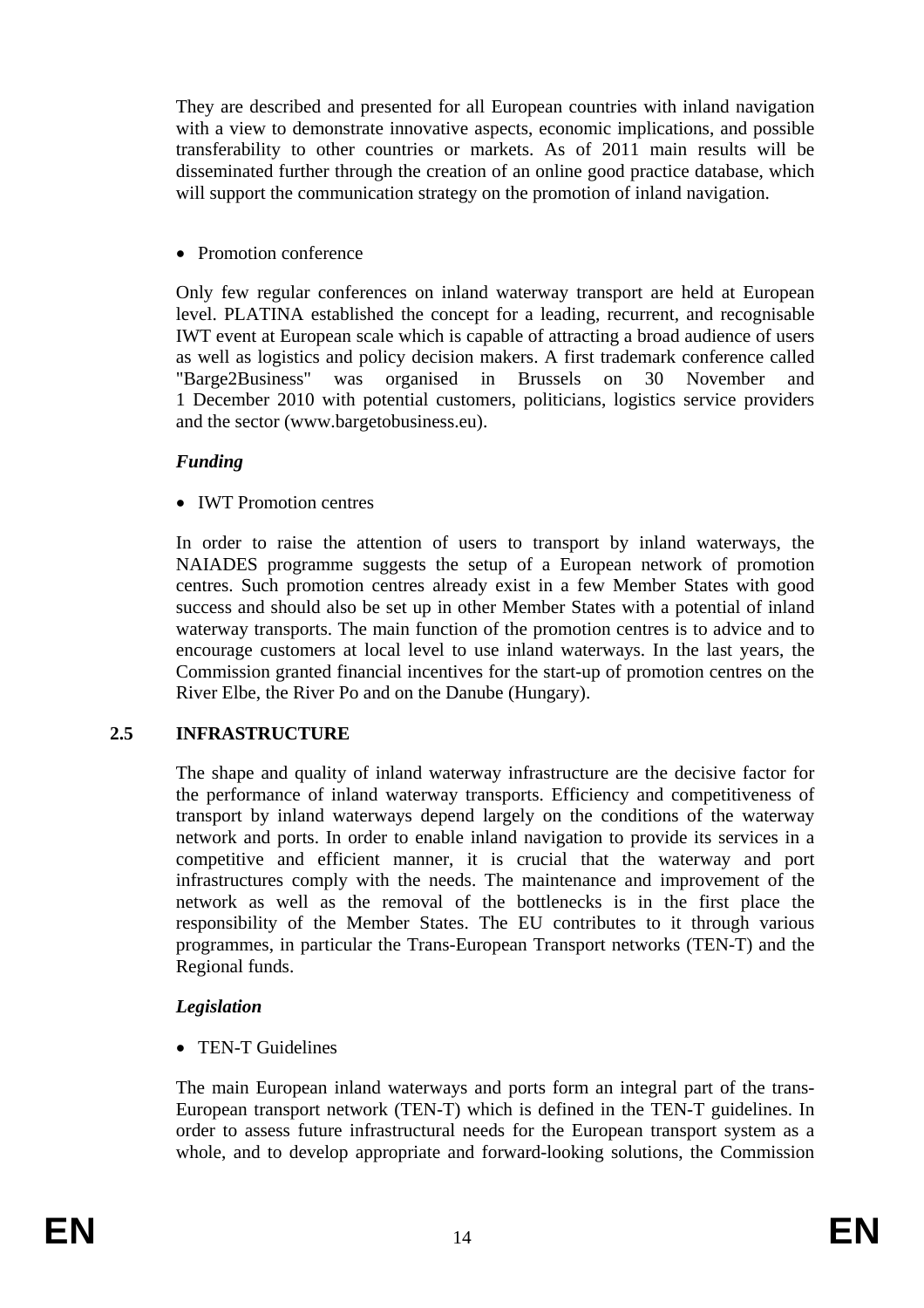has launched a fundamental review of the TEN-T policy in  $2009<sup>10</sup>$  with the objective to establish new TEN-T Guidelines. The intention of the new Guidelines is to put emphasis on issues such as: climate change objectives, better connection between the Union's network, neighbouring countries, and other parts of the world, innovation, intelligence, and efficiency of the network planning and operation. The intention is that they will include a dual layer planning approach with a comprehensive and a core network that takes account of the infrastructure with high strategic importance for the European transport system as a whole. Inland waterways shall occupy an important place in this approach. The new guidelines are planned to be adopted in summer 2011.

#### *Policy measures*

• TEN-T Coordinator

In order to facilitate the implementation of the TEN-T Priority projects in the inland waterway network, i.e. the Rhine/Meuse-Main-Danube axis  $(N^{\circ} 18)$  and the Seine-Scheldt link  $(N^{\circ} 30)$ , the Commission appointed Mrs Karla Peijs, former Dutch Transport Minister, on 27 September 2007 as European coordinator for these projects. As regards the projects on the Danube, the focus of the activity of the coordinator was laying on the mediation between economic and environmental interests regarding the bottleneck between Straubing and Vilshofen. Regarding the Seine-Scheldt connection, endeavours lead to the creation of the Intergovernmental Committee between the French government and the Belgian regions with the view to coordinate the realisation of the Seine-Nord Europe canal and the upgrading of the corresponding Belgian fluvial routes $^{11}$ .

• Preparatory work for infrastructure policy

To ensure that the European inland waterways system offers sufficient capacities and a multi-modal quality network enabling seamless transport with efficient connections to other transport modes, adequate infrastructures are of vital importance. With reference to the UNECE's revised "Blue Book" (2006) as well as the existing national and European plans and programmes, PLATINA has established a comprehensive inventory of infrastructure development measures. On the basis of a freight flow analysis and a systematic status report on the various ongoing or planned waterway infrastructure projects, the main bottlenecks in the European inland waterway network have been identified. After validation and consolidation reconciling the data, the survey will provide a knowledge base on which further initiatives with regard to the EU IWT infrastructure policy can be developed.

• Manual of good practice for sustainable waterway planning 2010

Infrastructure planning has to take due account of ecological and economic interests. In order to help to reconcile different policy objectives such as transport, environment, climate change and sustainable mobility, PLATINA supported an

<u>.</u>

 $10$  COM(2009) 44 final

European Coordinators Annual Reports 2009/2010 (http://ec.europa.eu/transport/infrastructure/european\_coordinators/2010\_en.htm)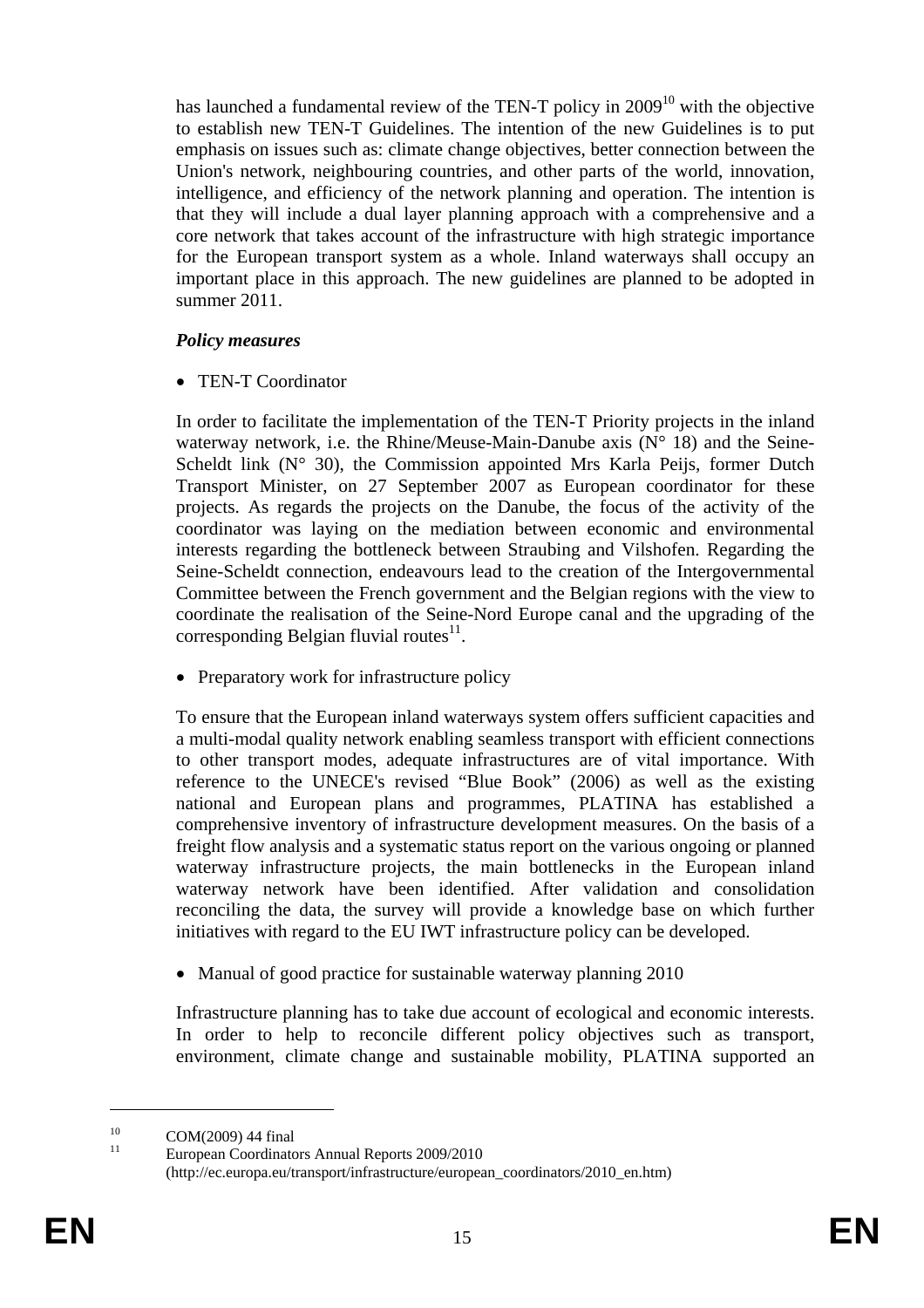interdisciplinary dialogue of stakeholders and experts with the publication of a manual on sustainable waterway planning, which serves as a reference for inland waterway planning authorities and other interested parties. The manual contains international good practice examples demonstrating how general planning principles can be turned into practice. It describes innovative measures and approaches of ecological river engineering, such as the re-connection of side arms, the riverbank restoration, the optimisation of groins, and the granulometric river bed improvement.

### *Funding*

• TEN-T

Annual and multi-annual programs

For the TEN Priority Project Nr. 18, the Rhine/Meuse-Main-Danube axis around 69 Mio EUR from the TEN budget and the Structural funds have been spent since 2007 and for the Priority Project Nr. 30, the Seine-Scheldt connection, ca. 66 Mio EUR.

In the framework of the annual TEN-T programme ca. 23.5 Mio EUR have been granted between 2007 and 2009 for studies and works, e.g. for lock modernisation and up-grading, the heightening of bridges, weirs or conceptual studies.

• Cohesion Policy

In the framework of the Cohesion Policy above 880 Mio EUR are foreseen from the Structural and Cohesion Funds in the programming period 2007 – 2013 for inland waterways. As the relevant operational programmes are multiannual and managed at national or regional level, there is no detailed information on individual projects. Moreover, many projects concerning inland waterway transport are also co-funded in the framework of multimodal transport schemes, e.g. ports, where it is not always possible to segregate the investments for each transport mode.

• River Information Services (RIS)

The multi-annual TEN-T programme had programmed 50 Mio EUR for the period from 2006-2013 for the deployment of River Information Services (RIS). RIS is an innovative concept for enhanced traffic and transport management in inland shipping facilitating electronic in-advance and real-time data transfer. The legal basis, the RIS Directive and the technical specifications, provide a European-wide framework for the harmonised implementation of the RIS concept. RIS applications shall be interoperable and compatible on a national as well as European level in order to allow continuous cross border traffic without technical obstacles. RIS data exchange and communication need to be harmonised on a European level in order to facilitate the interoperability of the overall system. The RIS concept and legal framework foresee also the interoperability with other modal and in particular maritime traffic management systems. Their real-life interconnection is becoming however more important and will be increasingly focused upon in the future.

A first TEN-T call for proposals took place in 2008 resulting in the implementation of six RIS projects with a granted EU contribution of 16.3 Mio EUR. A second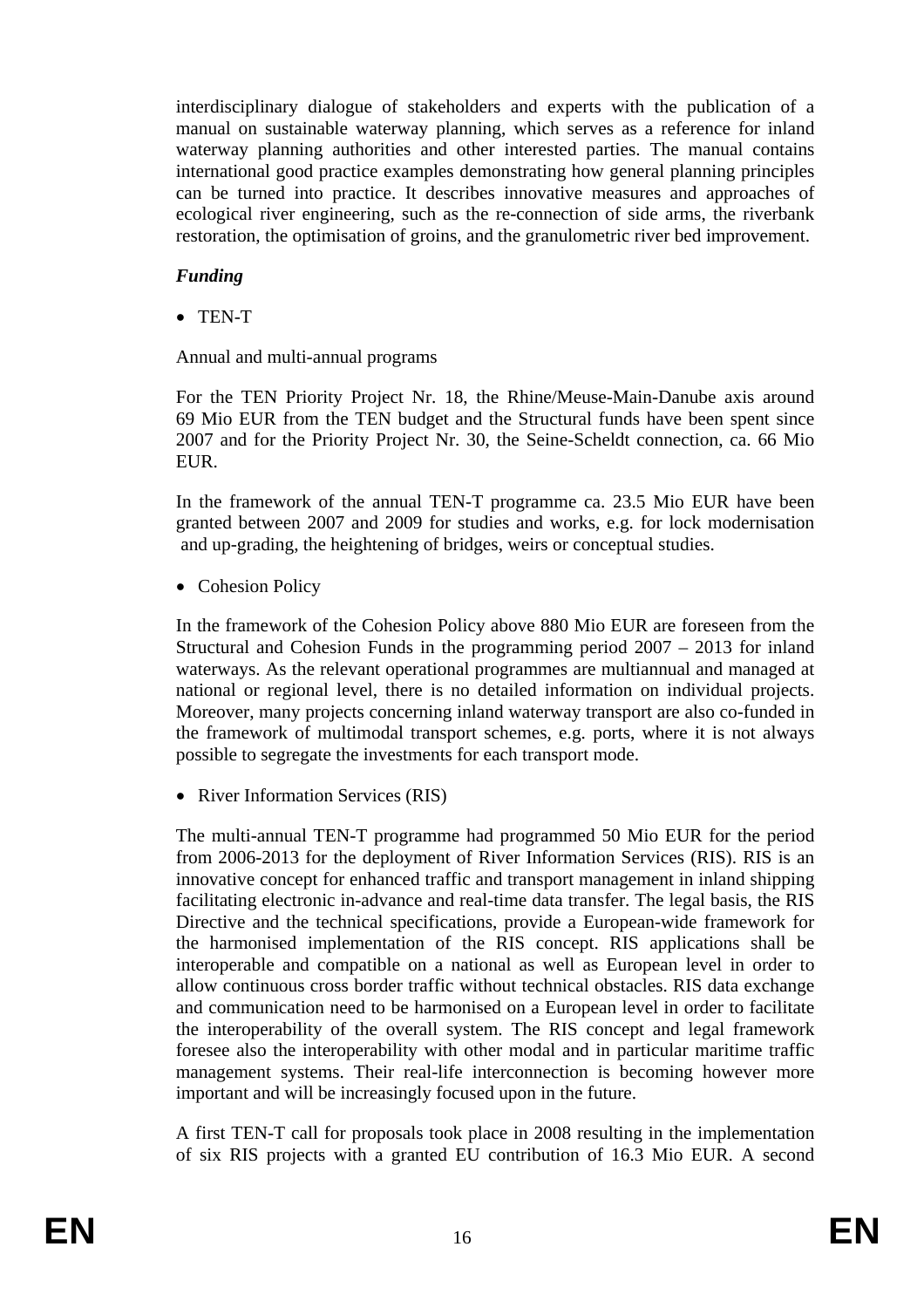successful call for proposals closed end August 2010, five proposals passed the evaluation process and are currently subject to the required administrative procedures. Experiences gained during the implementation of the TEN-T projects will be transferred back into the maintenance and further development of the legal basis for RIS as well as into the RIS concept in general.

In the framework of the Structural and Cohesion Funds, financial support is granted to Romania and Bulgaria for the setting-up of RIS, approximately 8.5 Mio EUR and 13 Mio EUR respectively. Current initiatives are running between 2010 and 2013.

With the financial support from the Instrument for Pre-Accession (IPA) the programme for the introduction of RIS on the Serbian Danube started in 2009 and will lead to full-scale implementation of RIS in Serbia in 2012. EU funding amounts to approximately 10.5 Mio EUR. The setting-up of RIS in all Danube riparian countries is considered key from a corridor perspective.

• Member States

No information is available from the Member States on the expenditure spent on the maintenance and improvement of the inland waterway networks and infrastructures in the period in question.

#### <span id="page-17-0"></span>**2.6 ORGANISATIONAL STRUCTURE**

With a view to the implementation of the programme, the NAIADES Communication also addressed the organisational structure in inland waterway transport which is dispersed over different actors and levels at European, international and national level as well as River Commissions. In 2008, the Commission services carried out an impact assessment on the organisational framework and examined four different options of an organisational set-up (SEC (2008) 23). The impact assessment concluded that increased coordination of the existing institutional actors, combined with a EU membership in the Danube Commission, would offer the best advantages, and the Commission should play a stronger part within the existing organisational framework as requested by the stakeholders. In a reflection group ("REGINA") including experts from the Member States and the industry, the experts identified around 60 IWT related tasks which should be coordinated on European level.

As regards the membership of the EU in the Danube Commission, the Council of Ministers authorised the Commission on 7 June 2007 to negotiate the accession of the EU to the Belgrade Convention. Due to a dispute related to the revision of the Belgrade Convention, which takes place at the same time as the accession, the signature process of the amending protocol to the Belgrade Convention came however to a halt. The Commission is committed to an early conclusion of the **Convention** 

#### <span id="page-17-1"></span>**3. CONCLUSION**

NAIADES established for the first time a comprehensive European inland waterway transport policy framework. It has initiated concrete legislative, policy and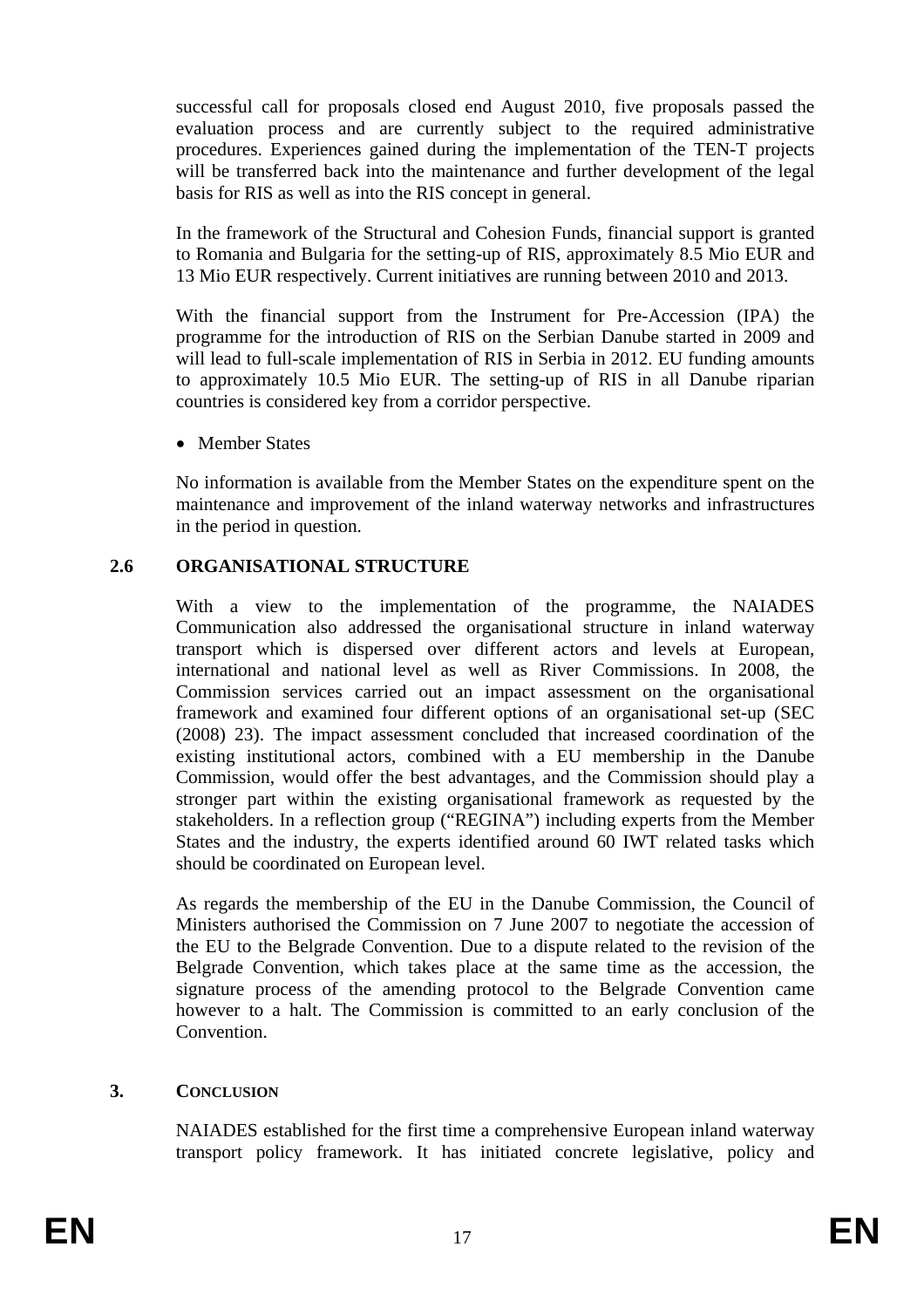coordination actions in five essential areas - market development, fleet modernisation, jobs and skills, awareness building and infrastructure - but is not meant as a financial support programme as it is not endowed with proper own financial resources.

NAIADES plays an important strategic role: it created for the first time a universally acknowledged European momentum in the inland waterway transport sector and raised it high on the political agenda of all stakeholders. It turned into the reference point for the inland waterway transport sector and policy makers at national and EU level.

On an operational level, the NAIADES programme has delivered, and is delivering despite the lack of own financial resources - a wide range of valuable and tangible results.

For example the technical requirements for vessels and the rules for transport of dangerous goods have been recast. In a screening exercise regulatory and administrative barriers have been investigated and their removal tackled, The application of de minimis rules also to small and medium sized enterprises in the inland waterway sector as well as the publication of a regularly up-dated funding handbook contributes to facilitating access to financing. The recast of the directive on statistics of the transport of goods by inland waterways and the setting up of various online data bases improve the access to information about inland waterway transport related issues. Preparatory work on the harmonisation of education and training standards advanced, and the sectoral social dialogue is about to conclude on specific working time arrangements in inland waterway transport. In the field of infrastructure a comprehensive inventory of waterway related measures and a manual of good practices for sustainable waterway planning have been established, whereas financial support has been given to some extent to inland waterway projects, e.g. on the Rhine/Meuse-Main-Danube corridor and for the Seine/Scheldt connection and to the deployment of Information Services on the waterways (RIS) by the TEN T programme and the structural funds.

The implementation of the programme would however not have been possible without PLATINA, a co-ordination and support action funded by the EU research programme, and the enthusiasm and commitment of the stakeholders involved in and associated with PLATINA – the sector associations, promotion offices, knowledge centres, authorities and the river commissions.

This being said, there are remaining measures which need to be re-assessed in the light of new developments, others are on their way as in the case of the harmonisation of education and training standards or are of a permanent nature such as market observation.

It became also clear that the programme cannot be pursued at EU level alone but together with the Member States and the inland navigation sector itself. The definition of the five priority areas was an important step forward but it is crucial that they are also implemented in all Member States with inland waterway transport.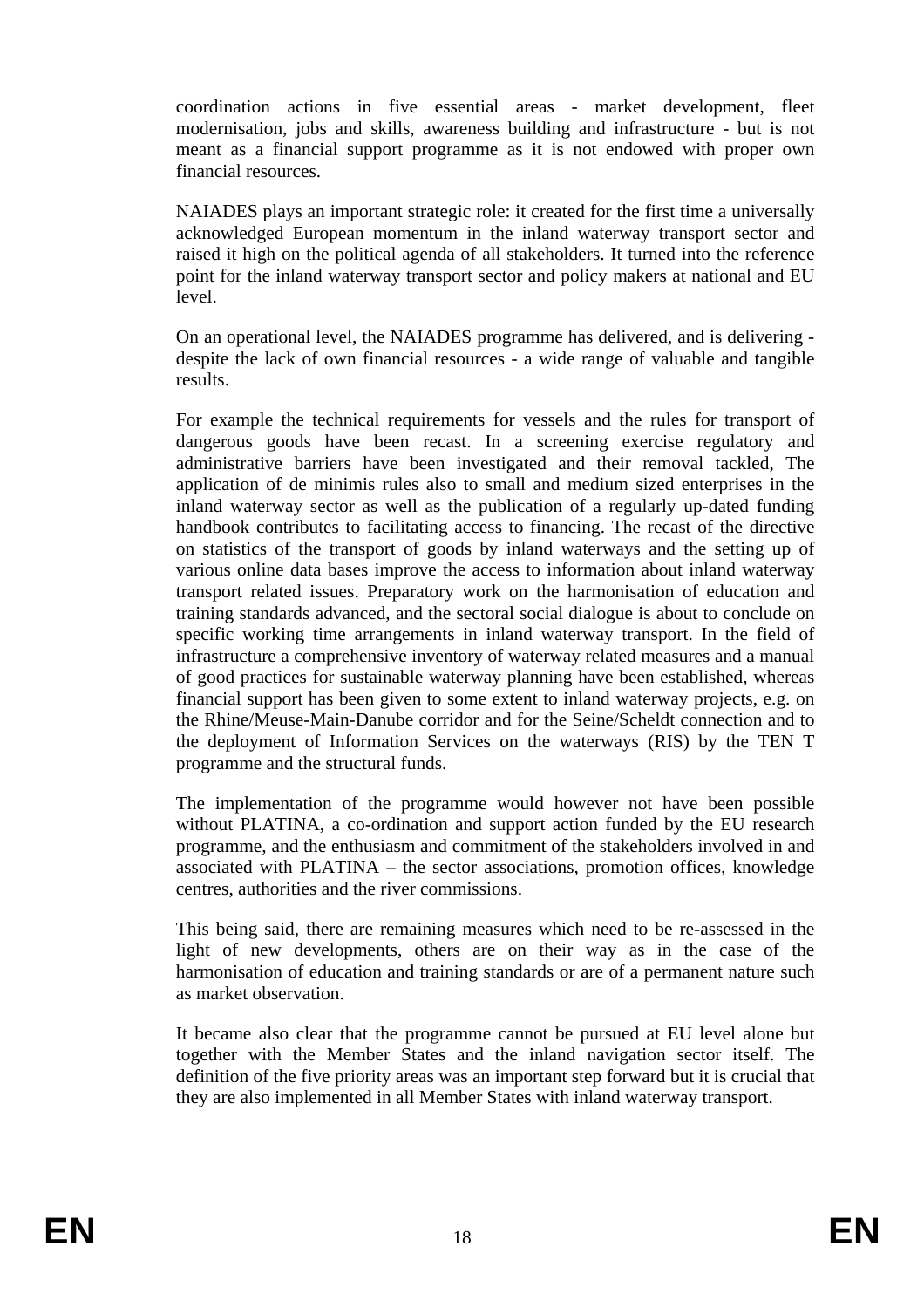A number of measures cannot be accomplished "on their own" as they are interrelated with other policies such as intermodality with other transport modes or the internalisation of external costs, which go beyond a modal sectoral approach.

The NAIADES programme is not equipped with a dedicated EU budget. Out of the five areas - market development, fleet modernisation, jobs and skills, awareness building and infrastructure, only 'infrastructure' can make use of already existing funding programmes such as the TEN-T programme. In addition the framework programme for research and technological development can be used, but it has its limits. There are no financial means for e.g. market incentives, support to fleet modernisation or promotion and awareness campaigns or to activities which require European co-ordination, harmonised solutions and a permanent follow-up.

It is widely acknowledged that the lack of dedicated resources turned out as disadvantage for the implementation of the programme, which could only to a limited extent be compensated for by PLATINA. PLATINA is limited in time and will expire before the end of the NAIADES programme. In addition, the financial and economic crisis played a determining role. It is only now that the sector is showing some signs of recovery from the setback.

In order to ensure the continuity of the measures and to keep the momentum created, the programme to support inland waterway transport needs to be continued after the running out of the current programme.

Current and future tasks in IWT policy are originating from EU policies, from the existing IWT regulatory framework requiring continuous efforts in implementation and maintenance and from new legislative proposals requiring preparatory work.

The overall objectives of the current NAIADES programme - competitiveness, intermodal integration, awareness raising; energy-efficiency and environmentallyfriendliness of the fleet; removal of infrastructure bottlenecks; research and technological development; technology and innovation transfer into the sector and last but not least employment, education and training and working conditions remain valid in the future.

In order to further exploit the potential of inland waterway transport, the strengthening of its market position, its integration into co-modal transport chains, enhanced nodal interoperability, the deployment of new technologies including River Information Services (RIS) and their interoperability with other intelligent transport systems will gain increasing importance.

Even if inland waterway transport has a good environmental record, efforts will be needed to maintain and further improve its environmental performance, also with a view to climate change and mitigation strategies such as decarbonisation. As other transport modes, inland waterway transport may be concerned by climate change effects and efforts may be required to implement suitable adaptation strategies of a technical or operational nature.

Further reflections may be also needed in order to see how the current complex organisational structure of the sector could be further improved to facilitate decisionmaking.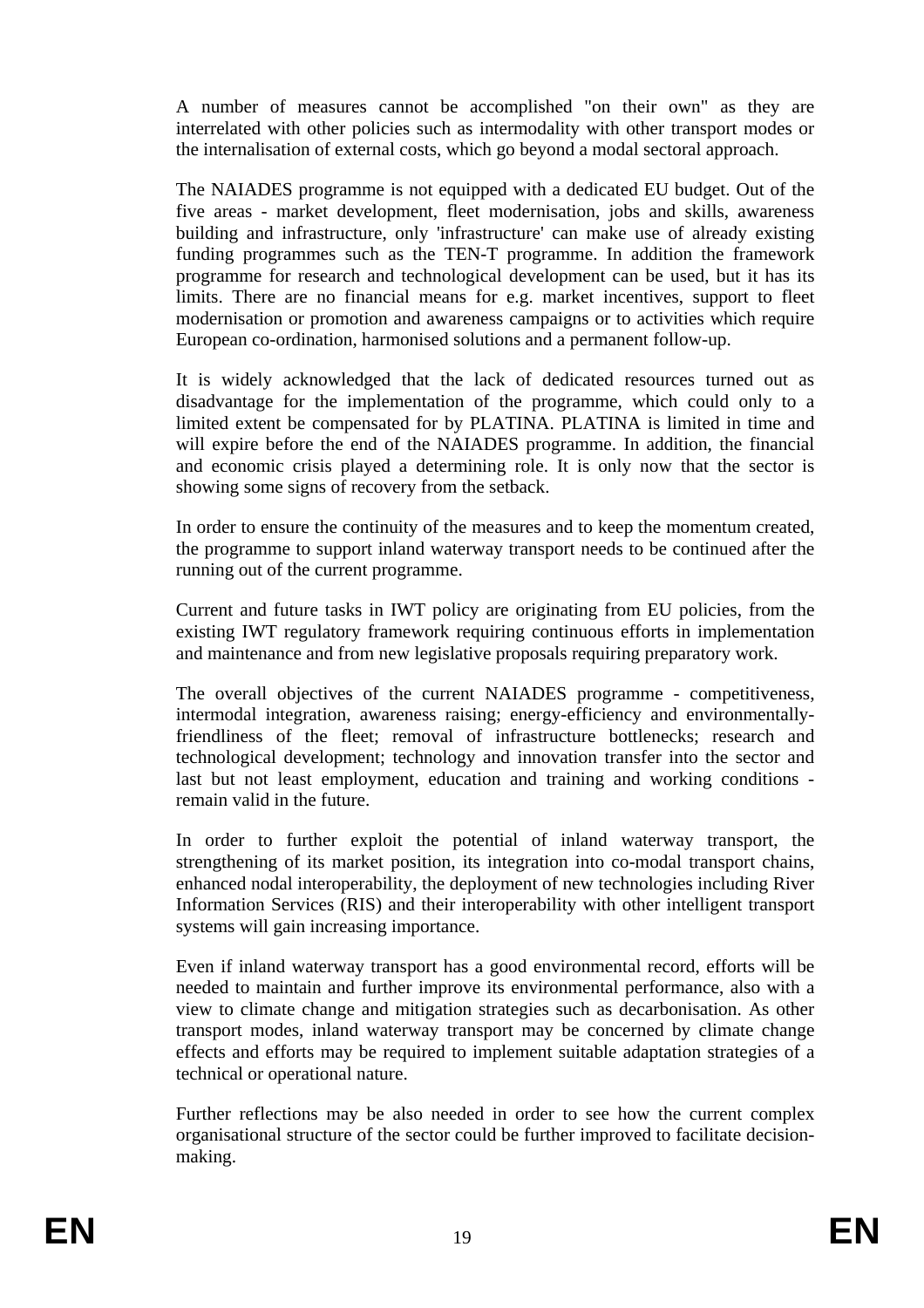In order to ensure the long-term development and successful implementation of a European inland waterway transport policy also in the wider strategic transport policy framework, the programme needs to be continued possibly supported by existing funds such as infrastructure, research and structural funds. Last but not least adequate implementation mechanism would also need to be defined.

The importance of the financing of common actions at EU level within agreed current and future resources, as well as that the modernisation of the fleet and infrastructure are important elements for the development of inland waterway transport have been also recognised in the Council conclusions on full integration of waterborne transport into the EU transport and logistics chains of 2/3 December 2010.